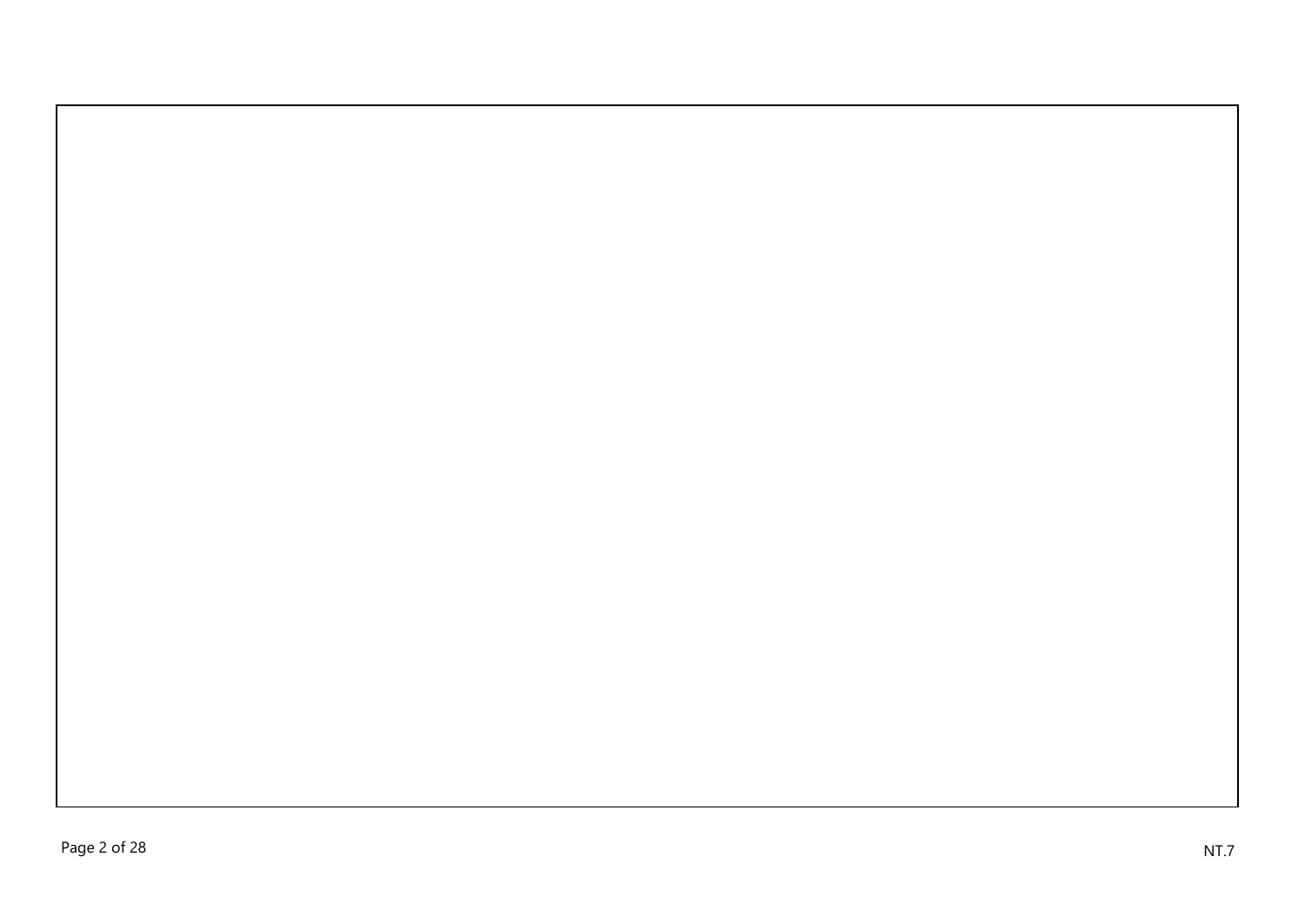| #              | Island        | House Name         | Name                          | Sex         | National ID | ، ه ، ره<br>د <u>،</u> برگ                                | ىئرىتر                                                                                               |
|----------------|---------------|--------------------|-------------------------------|-------------|-------------|-----------------------------------------------------------|------------------------------------------------------------------------------------------------------|
|                | Th. Madifushi |                    |                               |             |             |                                                           |                                                                                                      |
|                | Th. Madifushi | Alamaage           | Mariyam Asima                 | $\mathsf F$ | A132879     | برژی                                                      | و ده ده و په و                                                                                       |
| $\overline{c}$ | Th. Madifushi | Alithari           | Ahmed Asif Bin Hassan Ibrahim | M           | A246883     | لأحرهوسر                                                  | ره دو د سوو هنگر برگش مهنگردی                                                                        |
| $\overline{3}$ | Th. Madifushi | Alithari           | Aiham Mohamed                 | M           | A247794     | وكمعرضة                                                   | ג גם בגםגב                                                                                           |
| 4              | Th. Madifushi | Alivaage           | Mohamed Zaki                  | M           | A035650     | پر وي                                                     | Crece 34                                                                                             |
| 5              | Th. Madifushi | Alivaage           | Fathimath Shiyaza             | F           | A088278     | پر وي                                                     | توجوحهم خواريخ                                                                                       |
| $\,$ 6 $\,$    | Th. Madifushi | Alivaage           | Ziyada Adam                   | $\mathsf F$ | A124717     | پر وي                                                     | ى ئىر ئىز ئىز ئىلگى ئىلگى ئىلگى ئىلگى ئىلگى ئىلگى ئىلگى ئىلگى ئىلگى ئىلگى ئىلگى ئىلگى ئىلگى ئىلگى ئى |
| $\overline{7}$ | Th. Madifushi | Alivaage           | Aminath Nashidha              | F           | A237453     | پەنچەتى                                                   | أدويتم الترجون                                                                                       |
| 8              | Th. Madifushi | Amaan              | Yameen Mohamed                | ${\sf M}$   | A237177     | بر په ه                                                   |                                                                                                      |
| 9              | Th. Madifushi | Amaan              | Saif Mohamed                  | ${\sf M}$   | A237179     | برومر                                                     | سكهر وره دو                                                                                          |
| $10$           | Th. Madifushi | Anbumaage          | Mohamed Arshad                | ${\sf M}$   | A247215     | ر روپر د<br>مست                                           | ورەرو رەردو<br><mark>ورەر</mark> ونس <mark>م</mark> ەترىشەتر                                         |
| 11             | Th. Madifushi | Asrafee Manzil     | Leenaz Ilyas                  | F           | A124888     | ە سەنىرى <sub>رى</sub> ئەش <sub>ە</sub> ئە                | ويترج مرفرشة                                                                                         |
| 12             | Th. Madifushi | Asrafee Manzil     | Mohamed Fazeel                | ${\sf M}$   | A245985     | ۇ س <sup>و</sup> بىرى <sub>رى</sub> ئەش <sub>بىر</sub> ئە | ورەرو تەنبى                                                                                          |
| 13             | Th. Madifushi | Asrafee Manzil     | Ibrahim Zameel                | ${\sf M}$   | A332795     | ۇ س <sup>و</sup> بىرى <sub>رى</sub> ئەش <sub>بىر</sub> ئە |                                                                                                      |
| 14             | Th. Madifushi | Asrafeege          | Aminath Nisreen               | F           | A124579     | ىر شەنىزى <sub>ر</sub> ئ                                  | أأديكم الراعيان                                                                                      |
| 15             | Th. Madifushi | Asrafeege          | Ahmed Thagiyyu                | ${\sf M}$   | A382481     | ىز س <sup>9</sup> ىئرى <sub>ۋى</sub> ر                    | גפני גבית                                                                                            |
| 16             | Th. Madifushi | Asseyri            | Mohamed Ishan                 | M           | A247149     | لئەھرىئىمىر                                               | ورەرو ھىقىر                                                                                          |
| 17             | Th. Madifushi | Asseyri            | Abdulla Hishan                | M           | A247805     | لئەۋرىئىمىر                                               | أرةقرالله سيشمر                                                                                      |
| 18             | Th. Madifushi | Asurumaage         | Hussain Ahmed                 | M           | A052790     | ر و و پر د<br>پرسومرو د                                   | ج سکه شهر از مهر در د                                                                                |
| 19             | Th. Madifushi | Bageechaage        | Ahmed Inaz                    | M           | A157090     | ے پر پڑی<br> ص پ <sub>ر</sub> پڑی                         | رەرو ھىگى                                                                                            |
| 20             | Th. Madifushi | Bageechaage        | Mariyam Siyama                | F           | A238339     | <br> حوي گوي                                              | و ورو سوژ                                                                                            |
| 21             | Th. Madifushi | Bageechaage        | Aminath Naila                 | F           | A238341     | <br>  ته په ترکو د                                        | أزوبته تثرقه                                                                                         |
| 22             | Th. Madifushi | Beach Heaven       | Athif Ahmed                   | M           | A088371     | ھەممىر ھىر<br>  ھەممىر ھىرىپىس                            | ړ وو د پرونږ                                                                                         |
| 23             | Th. Madifushi | <b>Beach House</b> | Aminath Naseeba               | F           | A077096     | 2,7,8                                                     | أأدوسكم أسترسوه                                                                                      |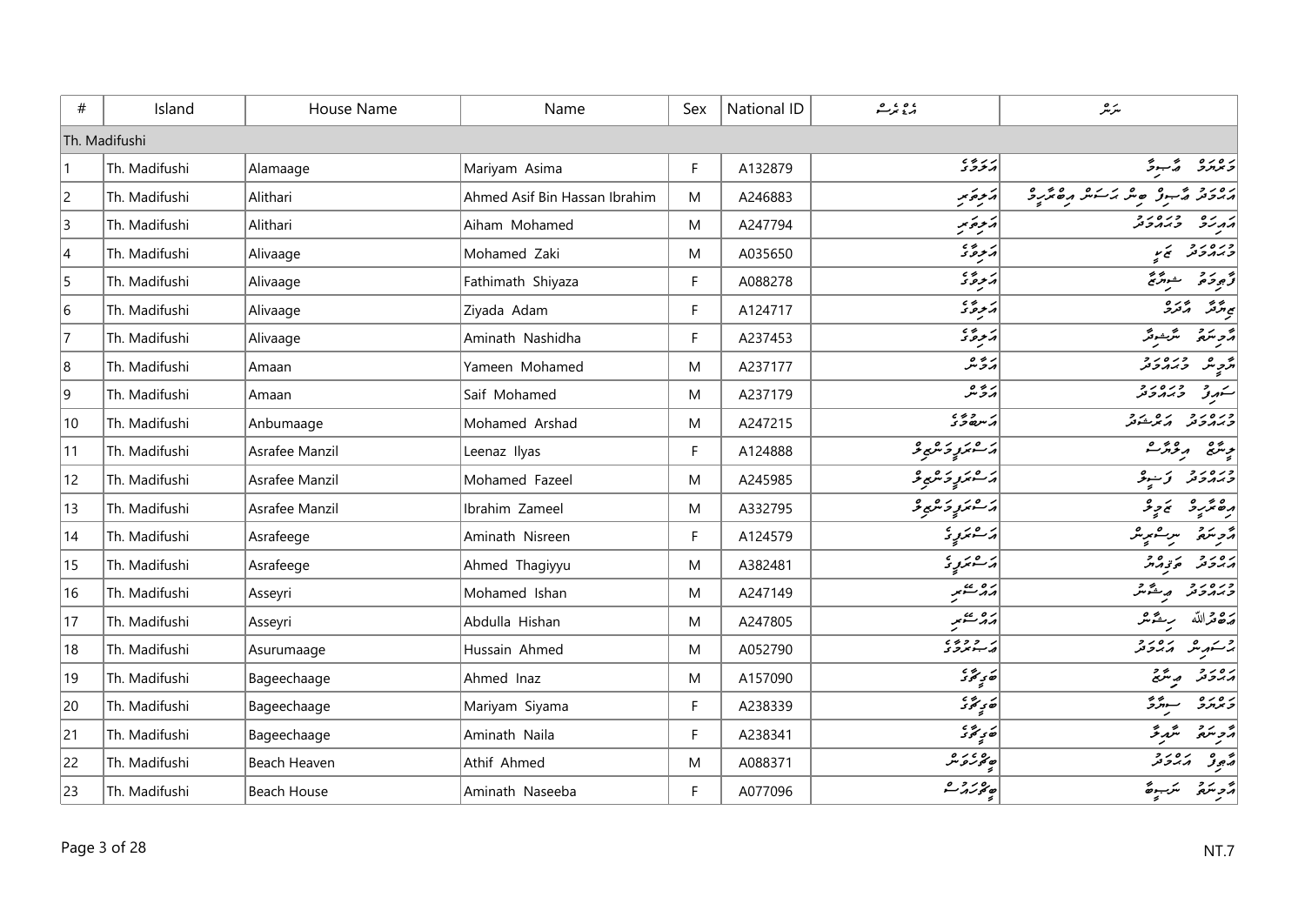| 24 | Th. Madifushi | <b>Beach House</b> | Nasra Mohamed       | F. | A088307 | ھەمزىر م                                      | ىئەبەيىتە<br>و ره ر د<br>تر پر ژنو      |
|----|---------------|--------------------|---------------------|----|---------|-----------------------------------------------|-----------------------------------------|
| 25 | Th. Madifushi | <b>Beach House</b> | Azeeza Ahmed        | F. | A088308 | ە <i>ئەجەنە</i> ر م                           | پر سمج<br>  پر سمج<br>پروژو             |
| 26 | Th. Madifushi | <b>Beach House</b> | Mohamed Kamal       | Μ  | A088312 | پەيمەر جەم<br>ئ                               | ورەر دىرو                               |
| 27 | Th. Madifushi | <b>Beach House</b> | Rifga Mohamed       | F  | A235833 | 27.80                                         | و ره ر د<br><i>و پر پ</i> ر تر<br>ىروتى |
| 28 | Th. Madifushi | <b>Beach House</b> | Ahmed Huzam         | Μ  | A247827 | 27.80                                         | ره رو و دو                              |
| 29 | Th. Madifushi | Centro             | Mohamed Nashid      | Μ  | A088258 | بدوه بر                                       | ورەرو شەر                               |
| 30 | Th. Madifushi | Centro             | Fathimath Maaidha   | F  | A236133 | ے موضح تر<br>سے مترب <u>ع</u> تر              | وَجِوحَةً وَمِتَر                       |
| 31 | Th. Madifushi | Centro             | Aminath Sudha       | F  | A236162 | سرهومو                                        | أزجر سرقه المستقر                       |
| 32 | Th. Madifushi | Chaandhaneege      | Mohamed Shafiu      | M  | A057149 | كۇسرىرَ سرىگە                                 | כנסני ביצב                              |
| 33 | Th. Madifushi | Chaandhaneege      | Shifaan Shafiu      | M  | A247746 | كۇسىرىسىد                                     | خور پی میگروند.<br>مرکز میگروند         |
| 34 | Th. Madifushi | Daisymaage         | Aishath Sana        | F. | A247785 | پر سوچ ی<br>  نام سمج تر <sub>ک</sub>         | قەرشىق سۇش                              |
| 35 | Th. Madifushi | Dheefuramge        | Aishath Manike      | F. | A236379 | و د ه ه ه<br>پرو ترو د                        | و گهر شوه د کرمرغ<br>م                  |
| 36 | Th. Madifushi | Dhethandimaage     | Abdulla Saeed       | M  | A088242 | ې ئەھەر ئ <sup>ىس</sup> ج                     | حديدالله كويتر                          |
| 37 | Th. Madifushi | Dhethandimaage     | Ahmed Saeed         | M  | A236492 | <br> مریر سرو رحمه<br> -                      | پره رو سکھیے                            |
| 38 | Th. Madifushi | Dhilbahaaruge      | Shamsul Hudha       | F  | A088223 | ه د ه د بر و ،<br>درمون تر بر د               | يەر 1922.<br>شۇر سەن <i>ۇر</i> تىر      |
| 39 | Th. Madifushi | Dhilbahaaruge      | Hassan Mauroof      | M  | A091087 | ه در ۶ و ۷<br>درمر <i>ه ر</i> بر <sub>ک</sub> | ير کيمر د د ده وده                      |
| 40 | Th. Madifushi | Dhilbahaaruge      | Gamarunnisa Mohamed | F  | A091088 | ه د ه د بر و ،<br>درمون تر بر د               | رد وه سرگ وره دو                        |
| 41 | Th. Madifushi | Dhilbahaaruge      | Azma Mohamed        | F  | A112488 | ه در ۶ و ۷<br>درمر <i>ه ر</i> بر <sub>ک</sub> | ני כנסני<br>הים בגבבת                   |
| 42 | Th. Madifushi | Dhilbahaaruge      | Fathimath Rifna     | F. | A121091 | ه در ۶ و ۷<br>درمر <i>ه ر</i> بر <sub>ک</sub> | و موده بروتر                            |
| 43 | Th. Madifushi | Dhivehige          | Latheefa Ismail     | F  | A088244 | ىرغەرى<br>مەم                                 | ىز بەرگە<br>خىرى قىل<br>برے څېړ و       |
| 44 | Th. Madifushi | Dhivehige          | Hassan Zaki         | Μ  | A088275 | ىرغەرى<br>م                                   | اير <u>س</u> تمبر<br>اير ستمبر          |
| 45 | Th. Madifushi | Dhivehige          | Hawwa Risma         | F  | A088276 | ورځ ر <sub>ئ</sub><br>مرغ                     | رەپى برىدۇ                              |
| 46 | Th. Madifushi | <b>Dhoores</b>     | Fathmath Zaina      | F  | A237903 | دد ،<br>تربر ک                                | توافق المحمد المستر                     |
| 47 | Th. Madifushi | <b>Dhoores</b>     | Mohamed Zihan       | M  | A247759 | دد ۽ ه                                        | ورەرو پرتىر                             |
| 48 | Th. Madifushi | Dhooriyan          | Ismail Raha         | M  | A074948 | قرىرىژىگر                                     | ر عۇرپۇ ب                               |
| 49 | Th. Madifushi | Dhooriyan          | Shahidha Ali        | F  | A088327 | قرىرىزىگە                                     | ڪريگر اوکيمي                            |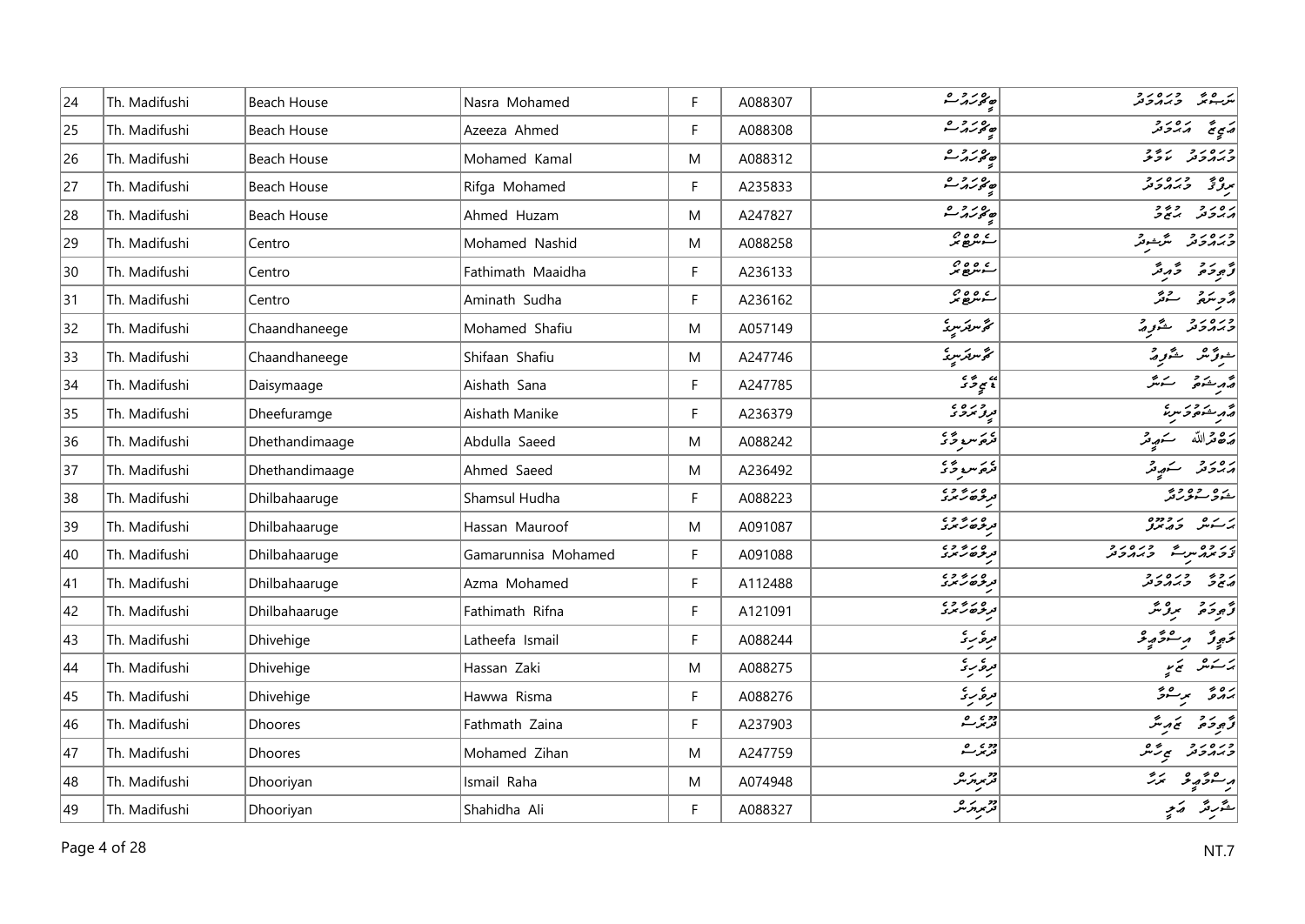| 50 | Th. Madifushi | Dhooriyan         | Aslam Raha            | ${\sf M}$ | A088328 | دو<br>قرىرىژىنز                      | بر عروض برو                                        |
|----|---------------|-------------------|-----------------------|-----------|---------|--------------------------------------|----------------------------------------------------|
| 51 | Th. Madifushi | Dhooriyan         | Shabana Rahaa         | F         | A088329 | اقرىرىدىق                            | شكاه مكركز                                         |
| 52 | Th. Madifushi | Dhooriyan         | Mariyam Shaheeda      | F         | A088330 | ترىرىرىر                             | د ۱۵ د کمک میکند تکر                               |
| 53 | Th. Madifushi | Dhooriyan         | Aishath Khasma        | F         | A088331 | در بره<br>  تر بر بر مر              | ۇرمۇم ئىبۇ                                         |
| 54 | Th. Madifushi | Diamond villa     | Fathmath Raeefa       | F         | A236937 | ئەر ئەمرىگە <sub>قو</sub> ڭر         | وً وَدَمَ تَمَدِوٌ                                 |
| 55 | Th. Madifushi | Diamond villa     | Fathmath Fareesha     | F         | A369942 | أؤرخ مثنا وقر                        | قرموخو قريبية                                      |
| 56 | Th. Madifushi | Diamond villa     | Yazeed Farish         | ${\sf M}$ | A369943 | ئەر ئەمرىگە <sub>قو</sub> ڭر         | أأربي قرائم ومحمر يمش                              |
| 57 | Th. Madifushi | Edhuruge          | Fareeda Aboobakur     | F         | A088231 | ے و و ۽<br>پر تعريمي                 | تورش رودرور                                        |
| 58 | Th. Madifushi | Edhuruge          | Hailam Hassan         | ${\sf M}$ | A157516 | ے و و ۽<br>پر تعريمي                 | تەرىخى ئەسكىر                                      |
| 59 | Th. Madifushi | Edhuruge          | Haashim Abdulla       | M         | A236946 | ے و و ے<br>پر تعری                   | تزحو وكافرالله                                     |
| 60 | Th. Madifushi | Endherimaage      | Abdul Shakoor Abdulla | M         | A065892 | پر عربر پر پر پر                     | ره وه بردو و بره و الله                            |
| 61 | Th. Madifushi | Endherimaage      | Hussain Azumee        | ${\sf M}$ | A237894 | ء عرو بريخ د<br> مرتفر <i>بر</i> و د |                                                    |
| 62 | Th. Madifushi | Faransaage        | Hassan Faheem         | ${\sf M}$ | A054136 | ىر بە ھەم يەم<br>تونىرىش سىرى        | وسکور مگر درگاری<br>برسکور درگاری<br>برسکور درگاری |
| 63 | Th. Madifushi | Faransaage        | Hussain Faheem        | M         | A069318 | ىز بر ھەييىتى يە                     | برسكر تورد                                         |
| 64 | Th. Madifushi | Faransaage        | Faiha Hassan          | F         | A247734 | ۇ ئەر بەر بەر                        | أذرج أركبته                                        |
| 65 | Th. Madifushi | Fares             | Ahmed Shafeeg         | M         | A060412 | ئە ئەرم                              | دەر د ھەر ئى                                       |
| 66 | Th. Madifushi | Faruhaanaa Manzil | Sameera Mohamed       | F         | A058563 | ر وو ور ه<br>زىرر ئىرد ئىرىج         | سوپر در در د                                       |
| 67 | Th. Madifushi | Fehige            | Mariyam Shazna        | F         | A088440 | ې<br>توريخ                           | رەرە شەر                                           |
| 68 | Th. Madifushi | Fehige            | Suna Mohamed          | F         | A088441 | ې مړي<br>توريخ                       | رحمد ورەرو                                         |
| 69 | Th. Madifushi | Fehige            | Shazlee Mohamed       | F         | A088443 | كوربح                                | أشميم وره دو                                       |
| 70 | Th. Madifushi | Fehige            | Hassan Naushad        | ${\sf M}$ | A088445 | ې<br>توريخ                           | بركستكل التركم شقوقر                               |
| 71 | Th. Madifushi | Fehige            | Ismail Rahaa          | ${\sf M}$ | A131977 | ې<br>توري                            | أر شرقر و الاراقي                                  |
| 72 | Th. Madifushi | Fehivilla ge      | Ahmed Fayaz           | ${\sf M}$ | A238224 | ۇروڭۇ                                | برەرد زېر ه                                        |
| 73 | Th. Madifushi | Fehivilla ge      | Ali Nasir             | ${\sf M}$ | A238230 | ۇر <sub>ەم</sub> ۇ ئە                | أەكىر سەسىر                                        |
| 74 | Th. Madifushi | Fehivilla ge      | Mohamed Misbaah       | M         | A238233 | ۇروڭۇ                                |                                                    |
| 75 | Th. Madifushi | Fehivina          | Ahmed Shaheed Idrees  | ${\sf M}$ | A050110 | ۇرەبىر                               | أرود و خريد المتهار                                |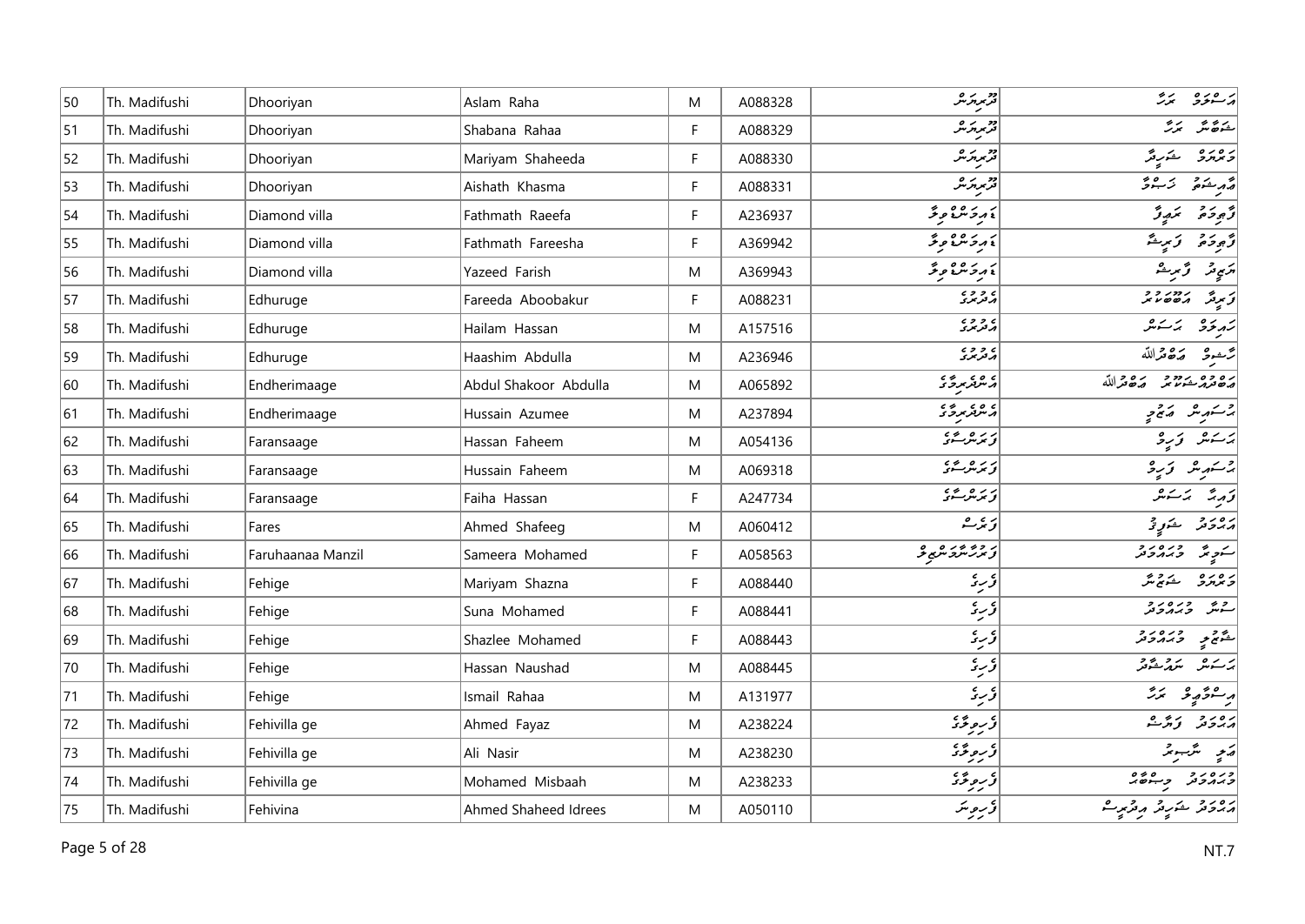| 76  | Th. Madifushi | Fenfiyaazuge       | Abdul Sattar          | ${\sf M}$ | A062016 | ئۇنترى <i>م بىرى</i><br>                 | ر ٥ ر ٥ ر ٥ ر ٥ ر<br>۹ ر ۲ و ۸ سر و مر              |
|-----|---------------|--------------------|-----------------------|-----------|---------|------------------------------------------|-----------------------------------------------------|
| 77  | Th. Madifushi | Fenfiyaazuge       | Mariyam Didi          | F         | A062084 | ې مهمو پر <sup>په پ</sup> ر <sup>پ</sup> | ر ەر ەيرىر<br> تر پرېر دېرىر                        |
| 78  | Th. Madifushi | Fenfiyaazuge       | Dheena Zuhury         | F         | A236184 | ئۇ شرى <sub>ق</sub> ىرىمى<br>            | ىرىگە ج <sup>2</sup> كىر                            |
| 79  | Th. Madifushi | Fenfiyaazuge       | Dhaaim Abdul Sattar   | M         | A401388 | ې مهمو پر د ،<br>لر سربر پر ،            |                                                     |
| 80  | Th. Madifushi | Fengas             | Mariyam Shareefa      | F         | A087352 | ۇيۇرم                                    | رەرە شىرۇ                                           |
| 81  | Th. Madifushi | Finifenmaage       | Fazeena Ahmed         | F         | A236417 | ار سرڈ بردی<br>پر                        | ۇي ئىر مەردىر                                       |
| 82  | Th. Madifushi | Finifenmaage       | Saadnaa Ahmed         | F         | A236419 | وسوعدة                                   | ے وہ دے دور                                         |
| 83  | Th. Madifushi | Finifenmaage       | Rilwaan Shafeeu       | ${\sf M}$ | A236433 | ار پېږو شوه <del>.</del><br>په سرو شرحري | <br>  پرڪوڻش ڪورچ                                   |
| 84  | Th. Madifushi | Finifenmaage       | Hussain Shayaah       | ${\sf M}$ | A236436 | وسرڈ مرمز کر                             | بر کرم شور دی                                       |
| 85  | Th. Madifushi | Finifenmaage       | Mohamed Ishan Hussain | M         | A295561 | اربىر ئەھمىي                             | ورەرو رىشەر جاسر                                    |
| 86  | Th. Madifushi | Fithuroanuge       | Nasreena Nasreen      | F         | A236550 | ده ده د،                                 | ىرگوپرىگە سىرگوپرىگە                                |
| 87  | Th. Madifushi | Gaskara            | Harish Mohamed        | ${\sf M}$ | A076818 | ىر ھەيزىر                                | بره دره دو                                          |
| 88  | Th. Madifushi | Giriteege          | Aminath Shahzaa       | F         | A147989 | ړ مربو ځ<br>تر تر پ                      | أأروبتهم المشروع                                    |
| 89  | Th. Madifushi | Giriteege          | Hafeeza Abdul Gadhir  | F         | A245782 | ړ بره ځ<br>تر په                         |                                                     |
| 90  | Th. Madifushi | Giriteege          | Fathmath Rooma        | F         | A245788 | ړ مربو ځ<br>تر تر پ                      | و بر د<br>گرجو څخه<br>ووي<br>مرگ                    |
| 91  | Th. Madifushi | Giriteege          | Aminath Reema         | F         | A245790 | ۍ مربو ځ<br>تر تر په                     | ړٌ پر په پر د                                       |
| 92  | Th. Madifushi | Giriteege          | Mohamed Afraaz        | ${\sf M}$ | A245792 | ا <sub>و مرجع</sub> و<br><u>مر</u> مو و  | כנסנכ נסשם<br>כגמבת הציבים                          |
| 93  | Th. Madifushi | Goabilige          | Shafiya Khalid        | F         | A088236 | ج ھور؟<br>د                              | ڪروگر گروگر                                         |
| 94  | Th. Madifushi | Goabilige          | Zulaikha Khalid       | F         | A088243 | ج حوي <sup><br/>د</sup> حوي              | تجوتر<br>چ ئۇ بەر ش                                 |
| 95  | Th. Madifushi | Goabilige          | Mohamed Reenaz        | M         | A155427 | ہ<br>د حود                               | و ر ه ر د<br>د بر پر تر<br>بریٹرچ                   |
| 96  | Th. Madifushi | Goabilige          | Mariyam Khalidha      | F         | A236799 | ان<br>د هور                              | ر ه ر ه<br><del>ر</del> بربرگ<br>رٌ وترٌ            |
| 97  | Th. Madifushi | Goabilige          | Sabeeha Khalid        | F         | A236812 | ان<br>د حود                              | بنومهٔ گرونر                                        |
| 98  | Th. Madifushi | Green House        | Mohamed Fikury        | ${\sf M}$ | A051392 | ە بىر بىر <i>بەر 2</i>                   | و ره ر و<br><i>و پر</i> و تر<br>و ر <sup>و</sup> پر |
| 99  | Th. Madifushi | Green House        | Abdulla Fickury       | ${\sf M}$ | A069526 | <sub>ۇ بېر</sub> ىرىر ژے                 | ەھىراللە<br>ويدمير                                  |
| 100 | Th. Madifushi | <b>Green House</b> | Nasru Fikury          | M         | A088341 | د سپه پر د م                             | ىر بە ج                                             |
| 101 | Th. Madifushi | Green House        | Moosa Fikury          | ${\sf M}$ | A246877 | ە بىر بىر <i>بىر 2-</i><br>ئ             | وحيش ورحمي                                          |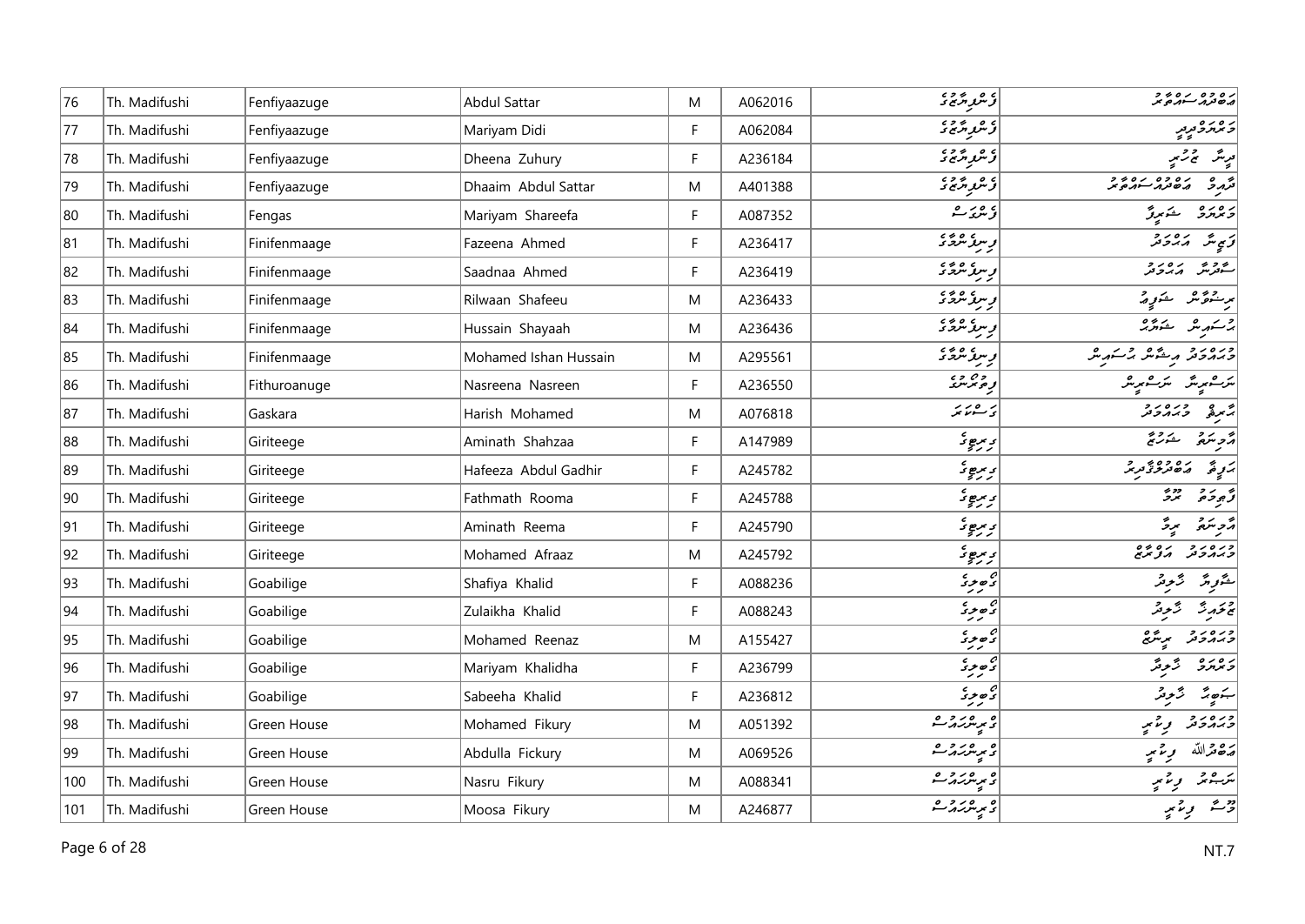| 102 | Th. Madifushi | Green House        | Hussain Fikury       | M  | A246878 | <sub>می پی</sub> ر پر چرم<br>  <sub>می</sub> پر پر پر چ | بر سەمەھرىمەسىر<br>بر سەم                |
|-----|---------------|--------------------|----------------------|----|---------|---------------------------------------------------------|------------------------------------------|
| 103 | Th. Madifushi | Gulfaamge          | Aminath Sithura      | F  | A237541 | و ه و ه ه ،<br>د <del>و</del> تو <del>و</del> د         | اړموسمه<br>$50 -$                        |
| 104 | Th. Madifushi | Gulshankinaaraa    | Aminath Suzana       | F  | A245756 | د تۇيغۇرىتىرى <i>مىڭ</i> ر                              | يە ئەيتر<br>أأرمز                        |
| 105 | Th. Madifushi | Gulshankinaaraa    | Mariyam Usama        | F  | A245759 | ئۇغۇشكىرىدىگە<br>                                       | ر ه ر ه<br><del>ر</del> بربرگر           |
| 106 | Th. Madifushi | Gulshankinaaraa    | Shahuma Abdul Ganee  | F  | A247782 | د تۇخسەملىرىدىگە<br>                                    | ره وه در سر<br>ے ترتج                    |
| 107 | Th. Madifushi | Handhuvaree Manzil | Rasheeda Mohamed     | F  | A125774 |                                                         | برشوتر وبرە بەر<br>برشوتر <i>وبرو</i> تر |
| 108 | Th. Madifushi | Handhuvaree Manzil | Aishath Wafira Ahmed | F  | A151936 | ئەس <i>ترۇپرۇ</i> ش <sub>كى</sub> رۇ                    | ومرشوق وتوبر وبردير                      |
| 109 | Th. Madifushi | Handhuvaree Manzil | Maadhih Mohamed      | M  | A247772 | ر سرو څر کو شيو څر                                      | و رە ر د<br>تر پر تر تر<br>ۇ تىر بۇ      |
| 110 | Th. Madifushi | Happy Side         | Aminath Imaa         | F. | A088342 | ر بو سەر ؟<br>مۇسىسىر                                   | ړٌ د سره په د                            |
| 111 | Th. Madifushi | <b>Happy Side</b>  | Mohamed Mausoom      | M  | A102524 | ر بو سەر ؟<br>سىمبە                                     | כנסנכ נכס<br><i>כמ</i> תכת כתייכ         |
| 112 | Th. Madifushi | Happy Side         | Mausooma Abdulla     | F. | A237929 | ر<br>مربو سکهر ه                                        | ر ه دونو<br>وړ ښونو<br>مەھىراللە         |
| 113 | Th. Madifushi | Heenaamaage        | Ahmed Zaeem          | M  | A057683 | ر پڙھ ي<br>پي                                           | أزود ويحمده                              |
| 114 | Th. Madifushi | Heenaamaage        | Zaeema Naeem         | F  | A236565 | ر پڙو ۽<br>په                                           | ئە ھەرىجە<br>ت<br>سَمِيرة                |
| 115 | Th. Madifushi | Heenaamaage        | Hassan Nihaz         | M  | A236567 | ر پڙھ ي<br>پيدا                                         | يرك مشرقيح                               |
| 116 | Th. Madifushi | Heenaamaage        | Hussain Jamsheed     | M  | A236568 | ر پڙھ ئ                                                 | جرحكم مكافح والمحافظة                    |
| 117 | Th. Madifushi | Heenaamaage        | Ali Shiyaau          | M  | A236570 | ر پژو <sup>ي</sup>                                      |                                          |
| 118 | Th. Madifushi | Hiffaseyhage       | Ahmed Niam           | M  | A055327 | رە دىسەر ،                                              | גפני יידי                                |
| 119 | Th. Madifushi | Hiffaseyhage       | Wafiyya Ali          | F. | A102719 | رە ئەسىر ،                                              | ءَ په په په                              |
| 120 | Th. Madifushi | Hiffaseyhage       | Ibrahim Nishwath     | M  | A121789 | رە دې بەر ،<br>رەۋ سىن د                                | ە ھېڭرى<br>برھېڭرى<br>سرڪو تر و          |
| 121 | Th. Madifushi | Hiffaseyhage       | Nazima Rashad        | F  | A124834 | رە ئەسىر ،                                              | يت <sub>منعج</sub> ر<br>ىر شەر           |
| 122 | Th. Madifushi | Hiffaseyhage       | Sajidha Rashadh      | F  | A132854 | ە ئەربەر يەر<br>بەھ بىز سىلىرى                          | <i>گۈر گەنگە</i> گە                      |
| 123 | Th. Madifushi | Hiffaseyhage       | Azeema Rashad        | F  | A132870 | رە ئەسىرى<br>بەھ ئەسىرى                                 |                                          |
| 124 | Th. Madifushi | Hiffaseyhage       | Ali Niushad          | M  | A138543 | ە دىسەد ،<br>رەۋ سىزى                                   | ړکې سرړینځنر                             |
| 125 | Th. Madifushi | Hiffaseyhage       | Aminath Raufiyya     | F  | A236259 | رە ئەسىر ،                                              | ה<br>הכיטה ימונות                        |
| 126 | Th. Madifushi | Hiffaseyhage       | Ahsan Rashad         | M  | A236267 | رە بە يەر ،<br>بەھ تۇسىن بە                             | رەپە                                     |
| 127 | Th. Madifushi | Hiffaseyhage       | Amroon Rashad        | M  | A236269 | رە ئەسىزىرى<br>بەھ ئەسىزىرى                             | رە«د پرشتر                               |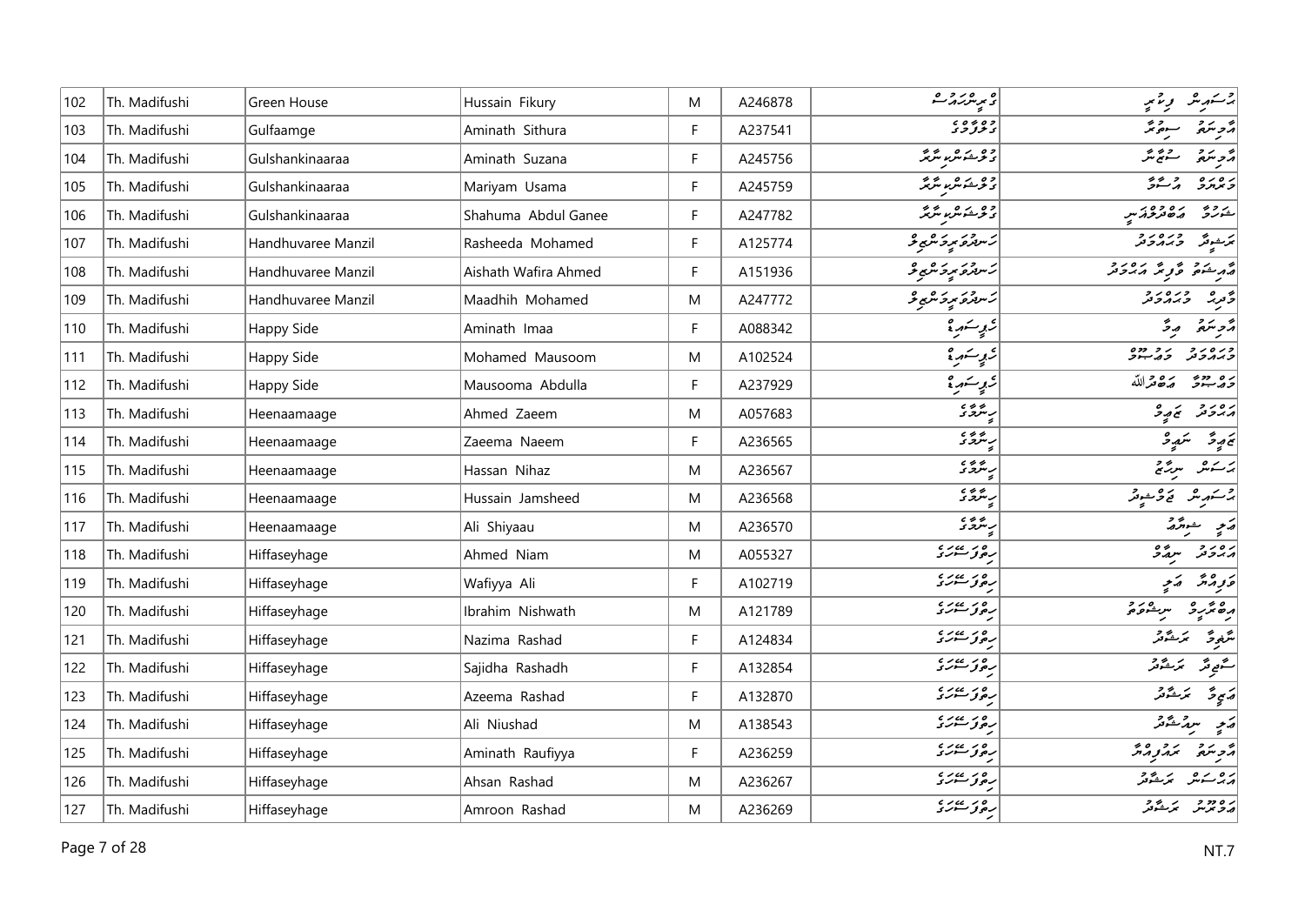| 128 | Th. Madifushi | Hudhuveli      | Ramza Hassan        | F           | A156397 | و و ،<br>رتر <i>و و</i>                      | بر ہ مج<br>مرد مج<br>برسەمىر             |
|-----|---------------|----------------|---------------------|-------------|---------|----------------------------------------------|------------------------------------------|
| 129 | Th. Madifushi | Hudhuveli      | Ibrahim Ramzee      | M           | A156399 | و و ،<br>رتو <sub>ن</sub> و و                | ە ھەترىر <sup>ە</sup><br>بروسي           |
| 130 | Th. Madifushi | Hudhuveli      | Rameeza Hassan      | F           | A236976 | ژنوء پر                                      | برَدِجٌ<br>برسەيىتىر                     |
| 131 | Th. Madifushi | Hudhuveli      | Aishath Reesha      | F           | A236980 | د و ه<br>  ر تره م                           | و مر به در<br>مرکز مشور<br>ىرىش          |
| 132 | Th. Madifushi | Jaburoalmaage  | Mohamed Shameem     | M           | A052357 | ر و <i>0 ه ه »</i><br>انع ح <i>ه مرو و</i> د | و ر ه ر و<br>و پر پر تر<br>ستوور         |
| 133 | Th. Madifushi | Jaburoalmaage  | Aishath Rismee      | $\mathsf F$ | A236586 | ر و <i>0 ه ه »</i><br>ای <i>ه بر و</i> و د   | و مر<br>مرگه مشوحو<br>بررحو              |
| 134 | Th. Madifushi | Jaburoalmaage  | Ahmed Rishwan       | M           | A236587 | ر و 0 ە ە » ،<br>ق ھ مرمرو ى                 | رەر د مەشرەپ<br>مەرى مەشرەپ              |
| 135 | Th. Madifushi | Jaburoalmaage  | Rifshanu Mohamed    | M           | A236588 | ر و ٥ ٥ ٥ ٠<br>ق ح عرفر و د                  | و رە ر د<br>تر پر تر تر<br>برۇشەشر       |
| 136 | Th. Madifushi | Jaburoalmaage  | Rishfa Shameem      | F           | A247723 | ر و <i>0 ه ه »</i><br>اقع <i>ه بر</i> وگر    | ابريثوثر<br>شكور و                       |
| 137 | Th. Madifushi | Jaburoalmaage  | Aminath Sheeba      | $\mathsf F$ | A247725 | ر و <i>0 ه ه »</i><br>انع ح <i>ه مرو و</i> د | أرمزة<br>شدهٌ                            |
| 138 | Th. Madifushi | Janbumaage     | Mohamed Rasheed     | M           | A046285 | ر ه د و و ،<br>قع سرحه تر د                  | و ر ه ر د<br>تر پر ژ تر<br>ىخرىشە تۈ     |
| 139 | Th. Madifushi | Janbumaage     | Moosa Rasheed       | M           | A054840 | ر ه و و »<br>تع سرحه و د                     | رح پر پر                                 |
| 140 | Th. Madifushi | Janbumaage     | Fazla Abdulla       | F           | A237844 | ر ه د د »<br>د سره ژ د                       | صصرالله<br>ترشقر                         |
| 141 | Th. Madifushi | Janbumaage     | Unais Moosa         | M           | A369984 | ر ه د و و ،<br>تع سرچ تر ی                   | وتمدعه وحمشة                             |
| 142 | Th. Madifushi | Javaahirumaage | Mohamed Naseem      | M           | A054873 | ر پر پر پر پر<br>نے تر برتر <sub>ک</sub>     | و ر ه ر د<br>تر پر تر تر<br>ىئرسەۋ       |
| 143 | Th. Madifushi | Javaahirumaage | Hawwa Raniyya       | F           | A088384 | پر ځې پر د د پر<br>  پنج کمر پنز د ک         | برسره پر<br>رە پە<br>پەرى                |
| 144 | Th. Madifushi | Karankaage     | Hassan Ibrahim      | M           | A086761 | ر ر ه و د ،<br>ما بر سرد د                   | رە ئەرد<br>برسەيىتە                      |
| 145 | Th. Madifushi | Karankaage     | Adhila Mohamed      | $\mathsf F$ | A088227 | ر ر ه و د ،<br>ما موسود د                    | و رە ر د<br>تر پر تر تر<br>ر<br>پر گر گر |
| 146 | Th. Madifushi | Karankaage     | Ali Mauloom         | M           | A237122 | ر ر ه و »<br>ما بر سرد د                     |                                          |
| 147 | Th. Madifushi | Karankaage     | Aminath Hamnaa      | F           | A237124 | ر ر ه و »<br>ما <del>ب</del> رسرد د          | أروبترة<br>ر ه پژ                        |
| 148 | Th. Madifushi | Karankaage     | Hussain Faarih      | M           | A349256 | ر ره ۶۵<br>ما بر مرما د                      |                                          |
| 149 | Th. Madifushi | Kenereege      | Ahmed Rashid        | M           | A052586 | ى ئەرىپە ئ                                   | ر ە ر د<br>م.ر تر تر<br>گرشەتر           |
| 150 | Th. Madifushi | Kohdhipparu    | Fathimath Nasheedha | F           | A235744 | بره مره بو بر<br>مره برگو بر                 | وٌموترة<br>سكرشدقكر                      |
| 151 | Th. Madifushi | Kohdhipparu    | Aminath Naisha      | F           | A235759 | بره <sub>مرم</sub> ربر بر                    | ۇ ئەسىم<br>مەسىم<br>ىئەرىشە              |
| 152 | Th. Madifushi | Kohdhipparu    | Hawwa Yoona         | F           | A235761 | بره <sub>مرم</sub> و بر حه                   | برەپچ<br>دد محر                          |
| 153 | Th. Madifushi | Kudhimaage     | Zaheera Jaufar      | F           | A088363 | د و په<br>موږد د                             | تحرير تحارثون                            |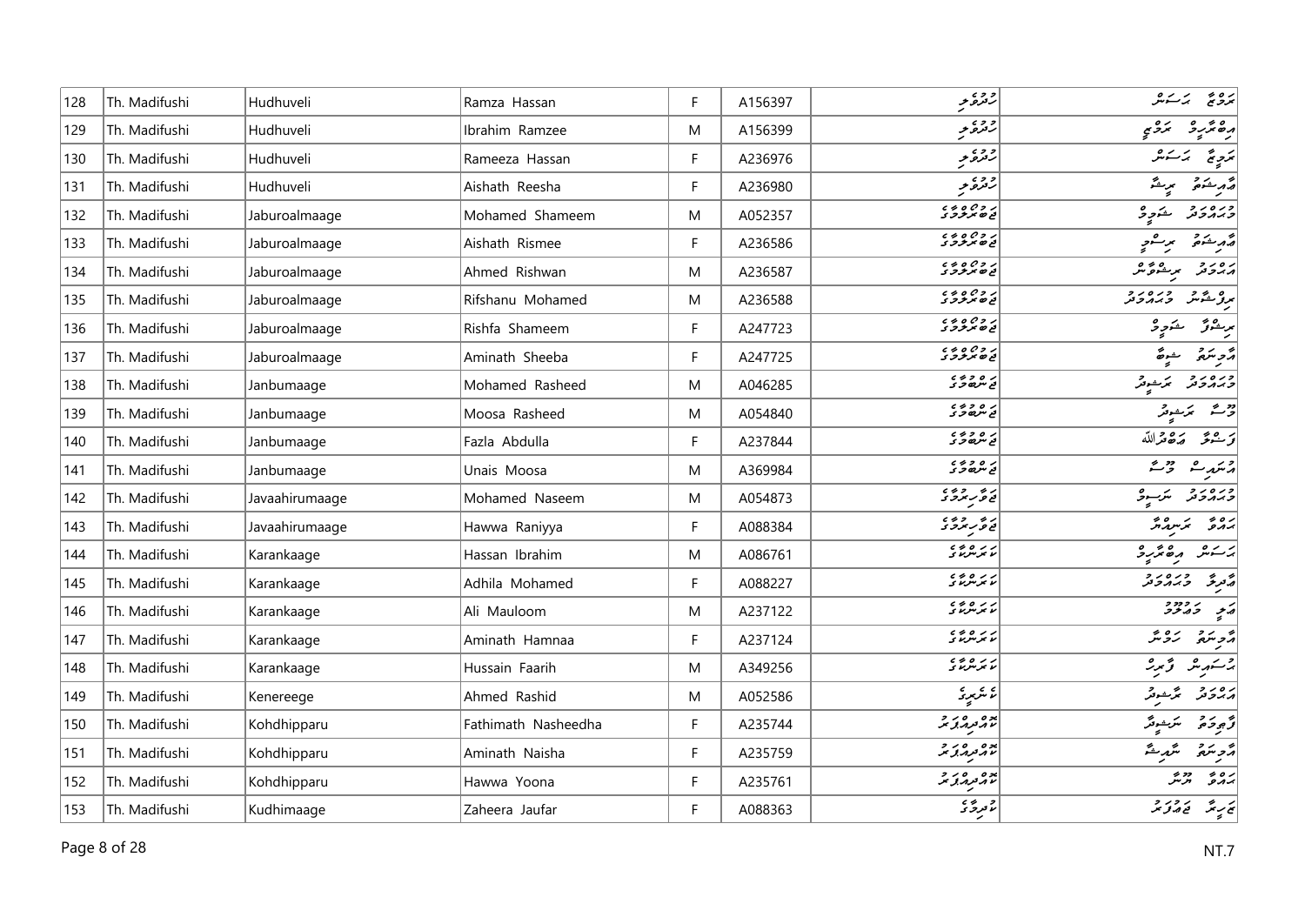| 154 | Th. Madifushi | Kudhimaage          | Shimana Jaufar        | F  | A247133 | توریح ی<br>  تا مریح <sub>ک</sub>                    | أخوق شم في المرور و                           |
|-----|---------------|---------------------|-----------------------|----|---------|------------------------------------------------------|-----------------------------------------------|
| 155 | Th. Madifushi | Kudhimaage          | Aishath Shiroofa      | F. | A247134 | د و پرې<br>ما تورگر                                  | و ديده دردو.<br>در شور در                     |
| 156 | Th. Madifushi | Kudhimaage          | Mohamed Shiraan       | M  | A247802 | د مرچ ی<br>  ما مرچ ی                                | ورەرو جوړىر                                   |
| 157 | Th. Madifushi | Kulhlhavahge        | Jaariya Mohamed       | F  | A236854 | وه ر ر ه ،<br>ما پر نوار د                           | و رە ر د<br>تر پروتر<br>يځ <sub>محر</sub> وگر |
| 158 | Th. Madifushi | Kulhlhavahge        | Abidha Mohamed        | F  | A236923 | وه ر ر ه ،<br>ما پر نوچر                             | גם בנסיפ                                      |
| 159 | Th. Madifushi | Maafolheyge         | Rifnaz Rasheed        | M  | A152342 | ه پون<br><del>و</del> تو بو ب                        | ىرۇشى ئىشىتر                                  |
| 160 | Th. Madifushi | Maafolheyge         | Mohamed Waseem        | M  | A247535 | ه بودن تا<br>تر تو لو ی                              | ورەرو كەسو                                    |
| 161 | Th. Madifushi | Matharesmaage       | Nadhiya Mahir         | F  | A124518 | ر ر ر ه و و ر<br><del>و</del> ه پر شو <del>ر</del> و | شمرش وكربر                                    |
| 162 | Th. Madifushi | Meenaaz             | Hussain Sham          | M  | A246910 | حريثره                                               | جر سُمبر شرید مشرقه<br>مرگز                   |
| 163 | Th. Madifushi | Mercury             | Shafeega Sulaiman     | F  | A245731 | اقحنوسي                                              | شَرَرٍ يُنْ سَمْحَمْدِ وَسُرْ                 |
| 164 | Th. Madifushi | Minivan Asseyri     | Faiza Abdulla         | F. | A088335 | جەسھ سىدە مەسىمبر                                    | قَرْمِيحٌ صَدَّدَاللَّهُ                      |
| 165 | Th. Madifushi | Minivan Asseyri     | Reehan Ahmed          | M  | A247261 | احەسىھ شرىر ھەتتى<br>مەسىم شرىر كىشىمە               | بررگان بره برد.<br>پرس                        |
| 166 | Th. Madifushi | Minivan Asseyri     | Reesha Ahmed          | F  | A247808 | احر سوء مده منه<br>پرسو شمه د مشمر                   | پرینڈ   کربر ور                               |
| 167 | Th. Madifushi | Mirihimaage         | Sajidha Mohamed       | F  | A088369 | د برر دمی<br>ربر ر                                   |                                               |
| 168 | Th. Madifushi | Mirihimaage         | Aminath Shifa         | F  | A158478 | د برر دمی<br>ر ر ر                                   | أأترجع سوتر                                   |
| 169 | Th. Madifushi | Mirihimaage         | Abdulla Rashad        | M  | A246953 | د بررد د .<br>ر ر ر                                  | مَصْعَراللّه<br>ىر شەھر                       |
| 170 | Th. Madifushi | Mirihimaage         | Ali Rashaadh          | M  | A246958 | ا د برر دي.<br>اب                                    | أركمني المحرشة فكر                            |
| 171 | Th. Madifushi | Mission             | Mohamed Rashad        | M  | A074850 | حەشىر                                                | ورەر دىرىدە<br><i>دىد</i> ەردىر بۇشۇنر        |
| 172 | Th. Madifushi | <b>Morning Grow</b> | Shaveetha Mohamed     | F. | A088303 | م سر مربوع <i>مرد</i>                                | و رە ر د<br>تر پر تر تر<br>شكومجٌ             |
| 173 | Th. Madifushi | Musthareege         | Adam Ramzee           | M  | A125755 | د صمر مر <sub>ي</sub>                                | پر ده در در پا                                |
| 174 | Th. Madifushi | Musthareege         | Suma Ismail           | F  | A328478 | د صمر سر<br>په سونو سر                               | $\frac{2}{3}$                                 |
| 175 | Th. Madifushi | Muthee              | Luha Mohamed          | F  | A389032 | و<br>حي                                              | روه وره دو                                    |
| 176 | Th. Madifushi | Nanreethi villa     | Shathira Sulaiman     | F  | A088417 | سر شريب مريحه                                        | أشور من المعدد                                |
| 177 | Th. Madifushi | Nargis Villa        | Mariyam Shiuna        | F  | A112223 | ىئەتترىر سىنقرىقى                                    | ويوجو حوضش                                    |
| 178 | Th. Madifushi | Naseemuge           | Siththi Ibrahim       | F. | A120319 | ېرسود د                                              | رە ئەرد<br>سورصحر                             |
| 179 | Th. Madifushi | Naseemuge           | Ahmed Haisham Shaugee | M  | A236577 | پرسودی<br>پ                                          | رەر ئەرىشى ئەر                                |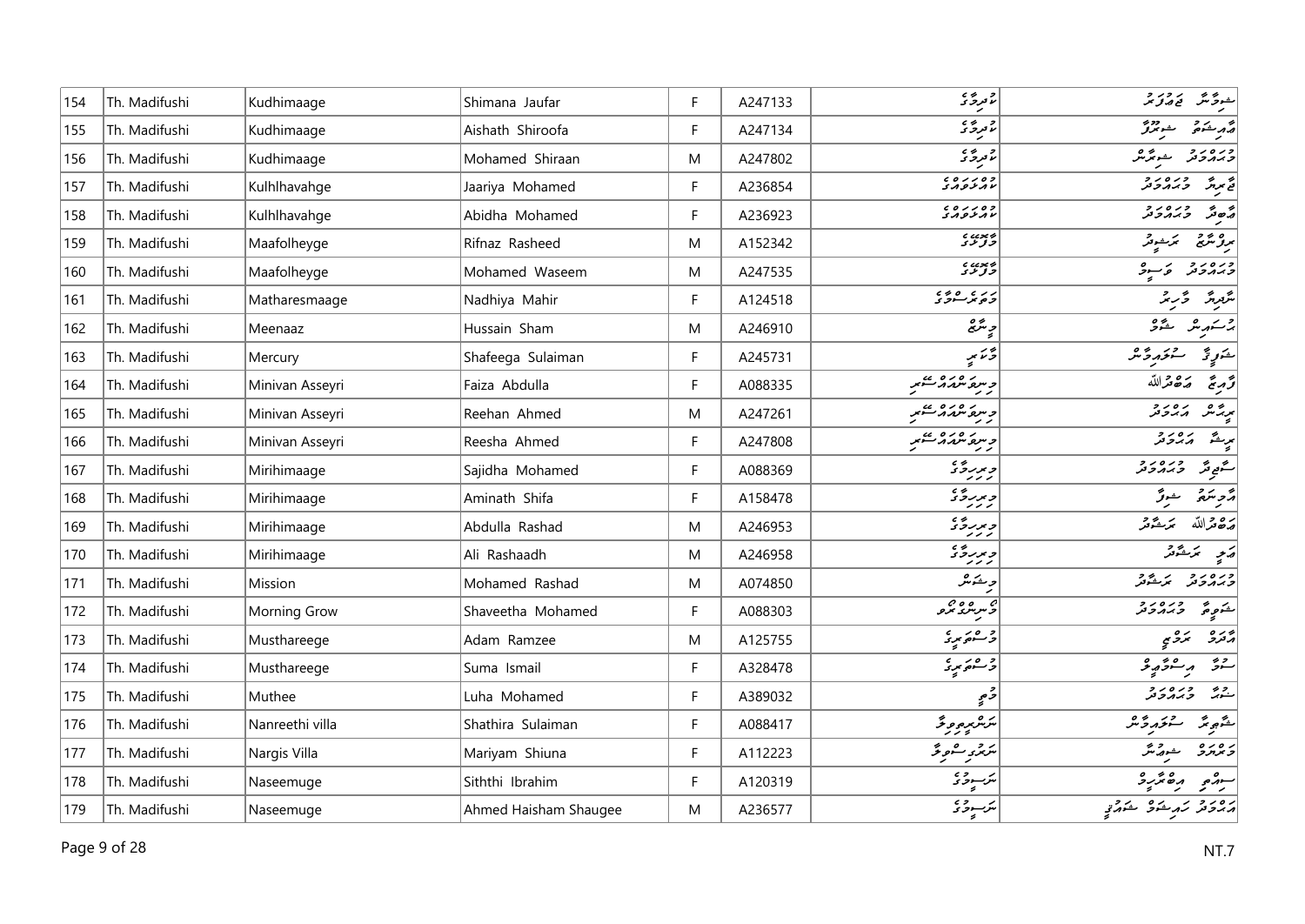| 180 | Th. Madifushi | Naseemuge       | Looth Mohamed Hussain  | M           | A247707 | ىگەسىيەتى<br>ئە                          | מם כנסנכ כנים.<br><del>ت</del> وجو <i>כמחכ</i> נק מ-ימקיית |
|-----|---------------|-----------------|------------------------|-------------|---------|------------------------------------------|------------------------------------------------------------|
| 181 | Th. Madifushi | Naseemuge       | Yamaan Mohamed Hussain | M           | A277243 | پر پەيەدى<br>ئەسپە                       | נים כנסני הבותית                                           |
| 182 | Th. Madifushi | Neel            | Navaz Niyam            | M           | A369773 | سرچ                                      | أنترقع المترجم                                             |
| 183 | Th. Madifushi | Neel House      | Shaheen Rashadh        | M           | A237914 | ابېږورته قسم                             | سەر بىر بىر بىر ئەركەتلىر<br>ئ                             |
| 184 | Th. Madifushi | Nemo            | Ahmed Ashraf           | M           | A057585 | с<br>سرير                                | ره رو بر ۱۵ دو<br>پرېرونس پر شوبرو                         |
| 185 | Th. Madifushi | Newshun         | Aishath Afa            | F           | A245741 | سرچریشو میں                              | مەرىشىمى مۇ                                                |
| 186 | Th. Madifushi | Newshun         | Fathmath Hasna         | F           | A247781 | سرچرشکرمگر                               | ۇي <sub>ۇ</sub> رى بەسىر                                   |
| 187 | Th. Madifushi | Newshun         | Mohamed Haanee         | M           | A406074 | سرچریشو                                  | ورەر دىر                                                   |
| 188 | Th. Madifushi | Night Rose      | Abdul Muhaimin         | M           | A237197 | أتترم هجرت                               | ره وه ور<br>مەھىر دىر دىر                                  |
| 189 | Th. Madifushi | Night Rose      | Ali Shah               | M           | A237198 | سَرِءٍ تَرَتَّ                           | أركمني المشرح                                              |
| 190 | Th. Madifushi | Night Villa     | Hassan Usam            | M           | A088406 | ىئەرغۇر ق                                | برَسَمبر الرَّسْوَ                                         |
| 191 | Th. Madifushi | Nirolhu         | Fathimath Shaira       | F           | A065123 | سرپر و                                   | ۇۋۇۋ شەر                                                   |
| 192 | Th. Madifushi | Nishaan         | Mariyam Nisha          | $\mathsf F$ | A238080 | اسريشمير                                 | ر ه ر ه<br>تر <del>ب</del> ر بر<br>سرشۂ                    |
| 193 | Th. Madifushi | Nivaidhoshuge   | Ibrahim Faiz           | M           | A075460 | سرە مەدىرى<br>س                          | ەر ھەترىر <i>2</i><br>ترٌ مر ح                             |
| 194 | Th. Madifushi | Nivaidhoshuge   | Mohamed Nazeeh         | M           | A151246 | سرچە جە ج<br>سرچە سرچىرى                 | و ره ر و<br><i>د بر</i> د تر<br>سىبەر                      |
| 195 | Th. Madifushi | Nivaidhoshuge   | Aminath Najwa          | F           | A235823 | سرچە جە د ي<br>سرچە پەنگەنزى             | أرمر برد<br>ىرە بە<br>سرقى خ                               |
| 196 | Th. Madifushi | Nivaidhoshuge   | Fathmath Nafa          | F           | A235827 | سرە مەقرىرى                              | ۇي <sub>ر</sub> ىز ئىۋ                                     |
| 197 | Th. Madifushi | Niyushaa Manzil | Hussain Shabeen        | M           | A088296 | سرېزىشكە ئىرىمى ئى                       | بر کرمر شکھ م                                              |
| 198 | Th. Madifushi | Niyushaa Manzil | Hafsa Ibrahim          | F           | A088297 | ڛۯٙ؊ڎػڛٷ                                 | برويثه<br>ە ھەترىرى<br>برھەترىرى                           |
| 199 | Th. Madifushi | Niyushaa Manzil | Fathimath Niusha       | F           | A088299 | سرگرىشى ئىر ئىر                          | ژُودَهُ سِهُ ۖ                                             |
| 200 | Th. Madifushi | Niyushaa Manzil | Aminath Nifasha        | F           | A154505 | ڛۯٙڂڋۮۺؠٶ                                | أرمز<br>سروٌّشَہ                                           |
| 201 | Th. Madifushi | Noabahaaruge    | Ahmed Saamee           | M           | A112205 | ہ رید و ،<br>سرچ تر بو ی                 | پر ور و<br>رمجهو                                           |
| 202 | Th. Madifushi | Nooraaneege     | Aishath Niama          | F           | A140763 | دوره<br>مرتگر سرچ                        | سرژ څ<br>وگەرىشىتى<br>مەمرىشىتى                            |
| 203 | Th. Madifushi | Noovil          | Hawwa Shafiyya         | F           | A237412 | يتر <sub>حر</sub> تحر                    | برە ئەرەپە                                                 |
| 204 | Th. Madifushi | Noovil          | Ismail Mamdhooh Ahmed  | M           | A247749 | لترعر فحر                                | بر عدد و رودو رور <del>د</del><br>بر عدد و دولار بربرد     |
| 205 | Th. Madifushi | Noovilaage      | Abdulla Ismail         | M           | A236165 | دد<br>متر <sub>جو</sub> بحر <sub>ک</sub> | رە قراللە بەر قۇم ق                                        |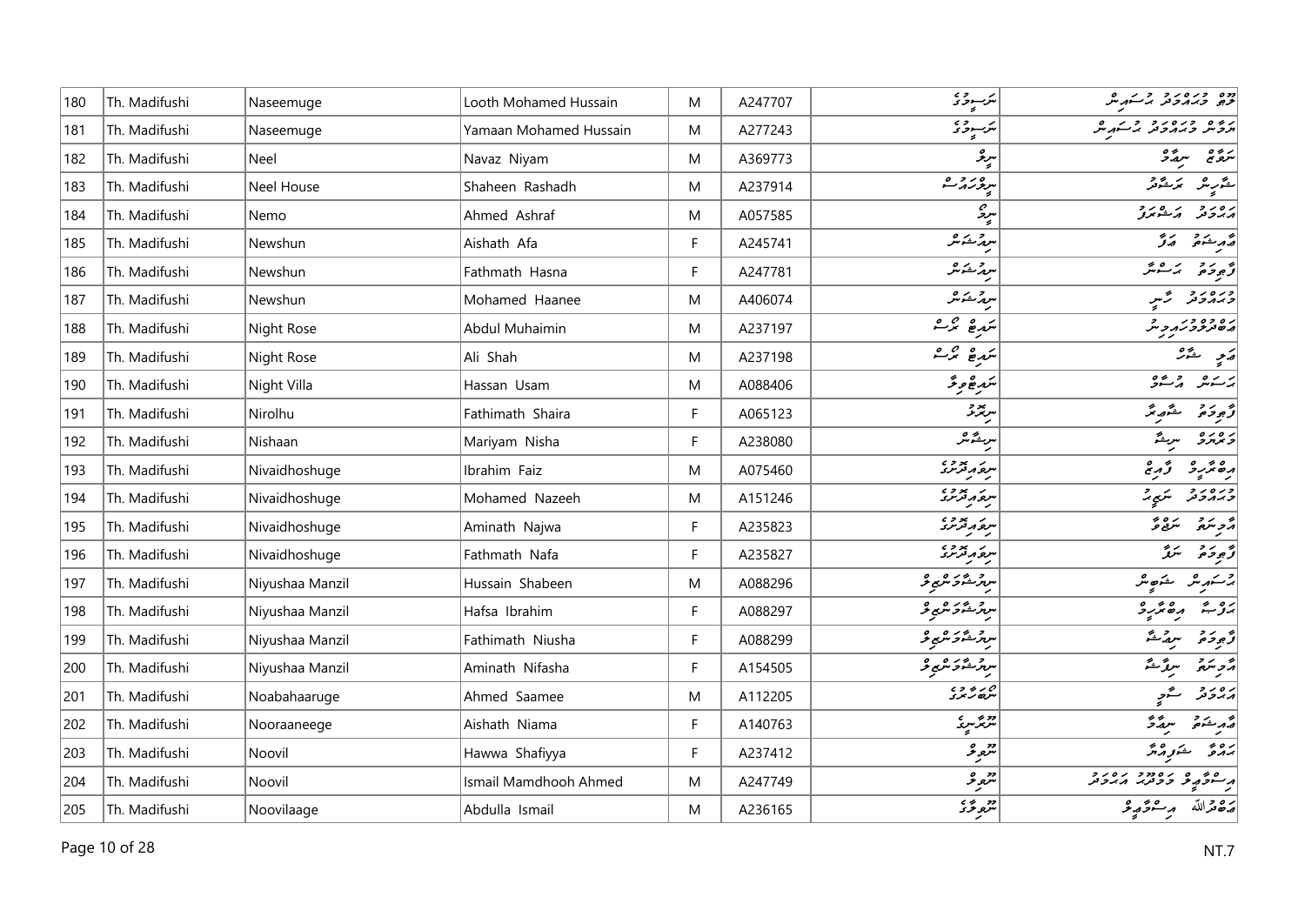| 206 | Th. Madifushi | Ok              | Afiya Afeef            | F         | A247505 | $\overset{cc}{\nu}$                   | مۇرىگە مۇرۇ                                                        |
|-----|---------------|-----------------|------------------------|-----------|---------|---------------------------------------|--------------------------------------------------------------------|
| 207 | Th. Madifushi | Ok              | Aishath Nuha           | F         | A247828 | لثرثة                                 |                                                                    |
| 208 | Th. Madifushi | Orchidmaage     | Riyaz Rasheed          | M         | A037301 | ه<br>د سره د د                        | گەرشومى تورىخ<br>كەرشومى تورىخ<br>بورگرىشو تۈرشوند                 |
| 209 | Th. Madifushi | Orchidmaage     | Nafiz Rasheed          | M         | A085307 | لمروء                                 | س <i>ُّعْدِ مُنْ سَ</i> حُومُ                                      |
| 210 | Th. Madifushi | Orchidmaage     | Raaif Eejaz Rasheed    | M         | A238173 |                                       | بمرو رقع بمشوقر                                                    |
| 211 | Th. Madifushi | Orchidmaage     | Raaidh Eejaz Rasheed   | M         | A247769 | لمروء                                 |                                                                    |
| 212 | Th. Madifushi | Orchidmaage     | Mohamed Naif           | ${\sf M}$ | A247770 | 55249                                 | - دره در پر منگرو                                                  |
| 213 | Th. Madifushi | Plaza           | Fazna Haris            | F         | A088292 | ە ئەيجە<br>بۇ ئىسى                    | ۇچىگە گەمبۇ                                                        |
| 214 | Th. Madifushi | Raiyvilaage     | Ramiz Sulaiman         | ${\sf M}$ | A057267 | ىرە ھەتىمى                            | يحرج حوروتمر<br>يحرج حوروتمر<br>يو جوگرو                           |
| 215 | Th. Madifushi | Raiyvilaage     | Ali Shiyam             | M         | A057743 | ره<br>مر <sub>گ</sub> وعو څر          |                                                                    |
| 216 | Th. Madifushi | Raiyvilaage     | Fathimath Fareesha     | F         | A079609 | ىرە ھەتىي                             | وٌمودَةٍ وَمِنةٌ                                                   |
| 217 | Th. Madifushi | Ranfaru         | Mohamed Azleem         | ${\sf M}$ | A088397 | ىر ەر ج                               |                                                                    |
| 218 | Th. Madifushi | Reeko           | Mariyam Badhoora       | F         | A088318 | بىرىم                                 | ر ہ ر دور<br>ק <i>א</i> رگر ہے تو <i>ہر</i>                        |
| 219 | Th. Madifushi | Reeko           | Fathimath Inasha       | F         | A247391 | برجم                                  | ۇيوقۇ برىئرىش                                                      |
| 220 | Th. Madifushi | Reeko           | Nioosa Ahmed           | F         | A286076 | $\overline{\mathcal{E}}_{\mathbf{y}}$ | سرح مدور                                                           |
| 221 | Th. Madifushi | Rihaabu         | Mohamed Hamdhee        | ${\sf M}$ | A247813 | برڙة                                  | ورەرو رەپر                                                         |
| 222 | Th. Madifushi | Rihiveli        | Ali Naseem             | ${\sf M}$ | A057494 | ىرر ئە<br>ئرىر قىر                    | ريمو سرکسون <sup>2</sup>                                           |
| 223 | Th. Madifushi | Rihiveli        | Aishath Sobeeha        | F         | A132380 | بررءً و                               |                                                                    |
| 224 | Th. Madifushi | Rihiveli        | Aminath Nadha          | F         | A152639 | بررء<br>مرگو                          | أثرج بنهج<br>سرتر                                                  |
| 225 | Th. Madifushi | Riveli          | Ahmed Tholhath         | M         | A237245 | برۂ م                                 | بر ه بر د<br>م <i>ر</i> گرفتر<br>بر ہ بر د<br>جو <del>ت</del> ر ہو |
| 226 | Th. Madifushi | Riveli          | Zamhath Kaamil         | M         | A237251 | برة و                                 | يرەر د شرور                                                        |
| 227 | Th. Madifushi | Roashanee House | Shinaz Hilmy           | M         | A122242 | ە ئەسىرىرى مىقى<br>ئىرىشە ئىرىدىكى    | حرشي برقرم                                                         |
| 228 | Th. Madifushi | Roashanee House | Aishath Shama Hilmy    | F         | A158656 | جر ځنه <sub>مورکت</sub> ر شه          | ۇرخۇ خۇ بۇي                                                        |
| 229 | Th. Madifushi | Roashanee House | Ali Hilmy              | ${\sf M}$ | A246855 | ئۇينىكى سوپرى ئەشە                    |                                                                    |
| 230 | Th. Madifushi | Roashanee House | Fathimath Shanaa Hilmy | F         | A345529 | ئۇيغە بىرىر تەشە                      | ړنو برو <sub>و</sub><br>ډنو برو <sub>و</sub>                       |
| 231 | Th. Madifushi | Seven and B     | Asrar Ali              | F         | A088359 |                                       | ړ ه پر په په                                                       |
|     |               |                 |                        |           |         |                                       |                                                                    |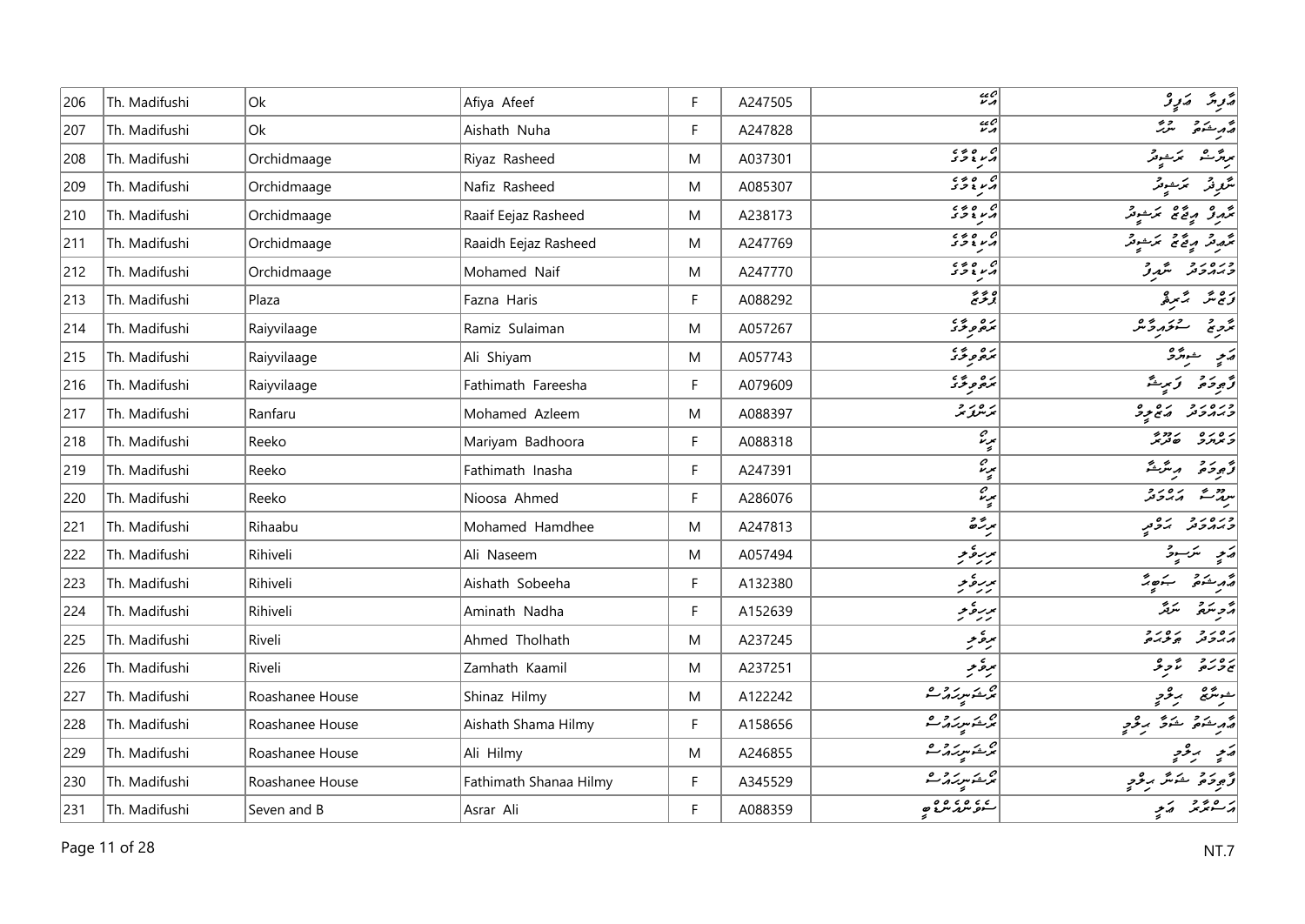| 232 | Th. Madifushi | Seven and B      | Hassan Fazeel    | M         | A088360 | ، ، ، ، ، ، ، ،<br>سوءِ سرمرسو تو   | زىستەر كەنبەبى                                |
|-----|---------------|------------------|------------------|-----------|---------|-------------------------------------|-----------------------------------------------|
| 233 | Th. Madifushi | Seven and B      | Ibrahim Shaukath | M         | A094834 | ے <sub>ی</sub> وے وہ م              | ە ھەترىرى<br>مەھىرىرى<br>شەدرىم               |
| 234 | Th. Madifushi | Seven and B      | Aminath Guraisha | F         | A247153 | ے <sub>ی</sub> وے وہ م              | أأروسه<br>چ تر پر شگ                          |
| 235 | Th. Madifushi | Seven and B      | Aishath Amaany   | F         | A247806 | ، ، ، ، ، ، ، ،<br>سوسمه سروم       | و<br>مگهر شوه <sub>و</sub><br>رتو<br>د ځ      |
| 236 | Th. Madifushi | Shaan            | Abdulla Shameem  | M         | A155163 | شەھر                                | ەھىراللە<br>شَوود                             |
| 237 | Th. Madifushi | Shaan            | Mariyam Shameema | F         | A247311 | شەھر                                | شكور و<br>ر ه ر ه<br><del>ر</del> بربرو       |
| 238 | Th. Madifushi | Shahil           | Zuhaa Zaheen     | F         | A247804 | ىشەر بۇ<br>$\overline{\phantom{a}}$ | و ديگر جي په شر<br>مورد شعبي جي په شر         |
| 239 | Th. Madifushi | Shifa            | Ahmed Zahuwan    | M         | A237159 | شوارٌ<br>م                          | גפניק גרובים                                  |
| 240 | Th. Madifushi | Shifa            | Ali Ziyan        | M         | A247836 | خەق                                 | أەسم ئەرگە                                    |
| 241 | Th. Madifushi | Shihaamaa Manzil | Hussain Naiz     | M         | A123182 | ىشەر <i>ئا</i> ر ئەرىج تۇ           | برستهرش الشريح                                |
| 242 | Th. Madifushi | Signalge         | Ahmed Rafeeu     | M         | A063183 | ے مرہ ی<br>سوئی سرچری               | ر ه ر د<br>پر پر <del>و</del> تر<br>بحروره    |
| 243 | Th. Madifushi | Signalge         | Mohamed Zahir    | ${\sf M}$ | A063348 | ا ده بره و ده<br>په مرد د           | پچ ریز<br>پخ ریمر<br>و رە ر د<br>تر پر تر تر  |
| 244 | Th. Madifushi | Signalge         | Hamdhoon Zahir   | M         | A236512 | سەرىسىۋى<br>بە                      | رەددە پەر<br>بەر تىرىش ت <mark>ە</mark> ربىر  |
| 245 | Th. Madifushi | Signalge         | Akram Rafeeu     | M         | A236515 | ە بەرە ي<br>سىرتى ئىرچرى            | ړه پرو پروړ                                   |
| 246 | Th. Madifushi | Signalge         | Rimsha Rafeeu    | F         | A236517 | ہ رہ ر<br>–دی سربوی                 | أمرده مشر<br>بر و د                           |
| 247 | Th. Madifushi | Signalge         | Humaidha Zahir   | F         | A328489 | سەر ئىرى <i>ۋ</i> ى<br>بە           | برىخ مرقتر<br>پچ ريز                          |
| 248 | Th. Madifushi | Snow Light       | Hassan Nuhad     | M         | A236427 | يدهم وهجرم                          | ىر سەھرە ئەھرى <i>تە</i>                      |
| 249 | Th. Madifushi | Sosun villa      | Mohamed Imthiyaz | M         | A247398 | <u>ح سەمبرو ئە</u>                  | و ر ه ر د<br>د بر پر تر<br>بروجوزيج           |
| 250 | Th. Madifushi | Sosunge          | Hassan Waheed    | M         | A088338 | <u>مى ئەيدى</u>                     | يُرَسَدَسُ الْأَرْسُ                          |
| 251 | Th. Madifushi | Sosunge          | Hussain Waheed   | M         | A238095 | تنكه سكرهري                         | برستهرش كالبيتر                               |
| 252 | Th. Madifushi | Thandiraiymaage  | Ahmed Shaaneez   | M         | A107026 | ە ئىسىم ئىرە دى                     | ر ە ر د<br>م.ر 5 تر<br>ڪ سرچ                  |
| 253 | Th. Madifushi | Thandiraiymaage  | Idrees Shakir    | M         | A236216 | ەس ئەھ دى                           | روزېږے ځین پر<br>مرگز                         |
| 254 | Th. Madifushi | Thandiraiymaage  | Mariyam Zoya     | F         | A236222 | ە سرىم بۇ                           | ر ه ر ه<br><del>د</del> بر پر<br>م بر<br>مح   |
| 255 | Th. Madifushi | Tharividhaage    | Ahmed Ibrahim    | M         | A063380 | ه مرمومر <sup>ي</sup><br>مرم        | ە ھەتترىر 3<br>پر 2 پر 3                      |
| 256 | Th. Madifushi | Tharividhaage    | Mohamed Hoodh    | M         | A328475 | ئەسرەپىرى<br>م                      | و ره ر د<br><i>و پر</i> و تر<br>ود و<br>مرتعر |
| 257 | Th. Madifushi | Ummeedhu         | Mohamed Vuzaru   | ${\sf M}$ | A053565 | د ه د په<br>مرم په                  | כנסנכ כמב<br>כגונכנג פאצ                      |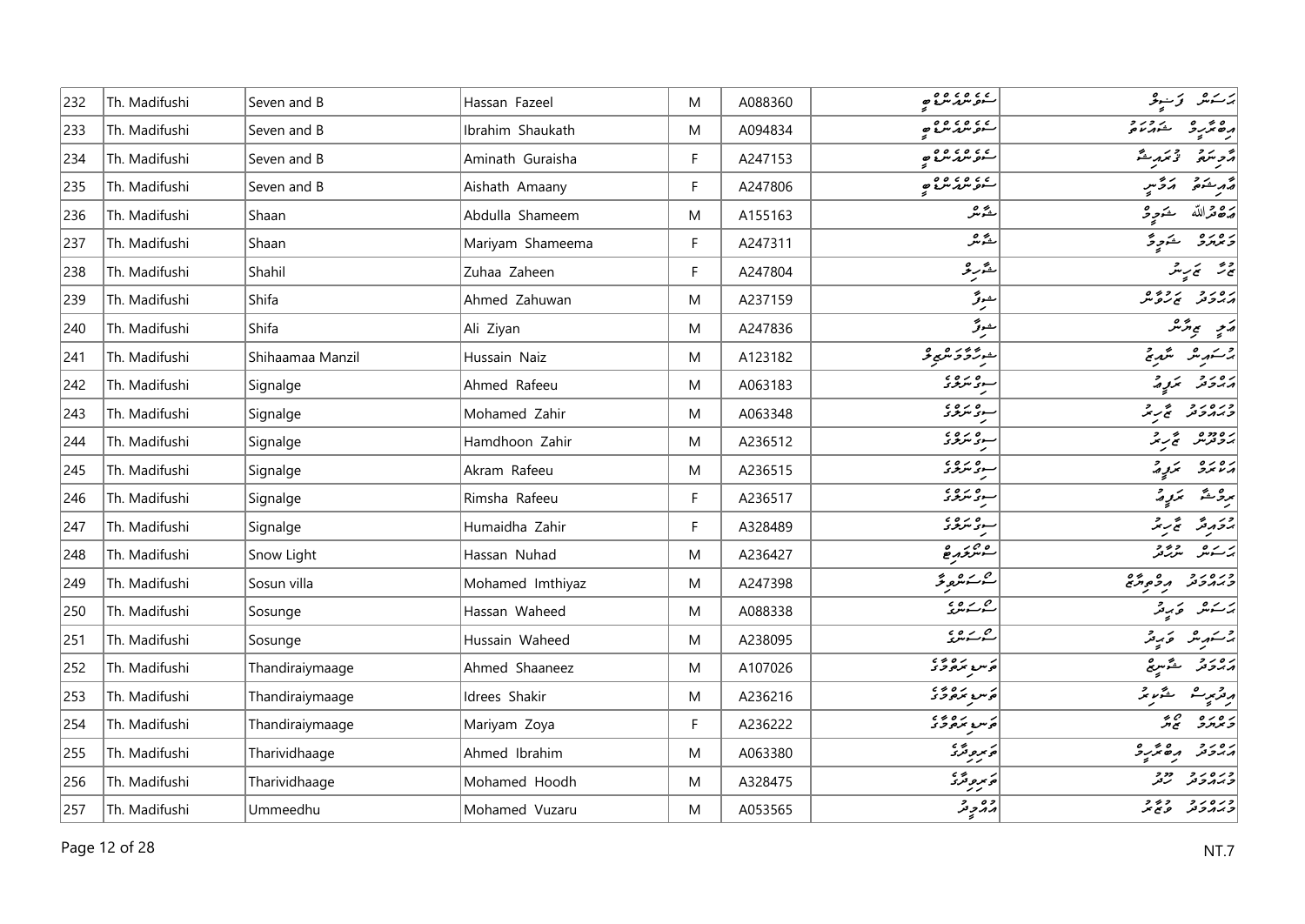| 258 | Th. Madifushi | Ummeedhu            | Ahmed Nihan           | M  | A238132 | د ه د په<br>مرم په                      | سررتمىتر<br>بر ہ بر د<br>م <i>ر</i> بر <del>د</del> تر                                                                                                                                                 |
|-----|---------------|---------------------|-----------------------|----|---------|-----------------------------------------|--------------------------------------------------------------------------------------------------------------------------------------------------------------------------------------------------------|
| 259 | Th. Madifushi | Uraha               | Aminath Naeema        | F  | A088218 | برىرىر                                  | سَمَدٍ تَرُ<br>أثربر مرد                                                                                                                                                                               |
| 260 | Th. Madifushi | Uraha               | Unaish Yoosuf         | M  | A237181 | برسر                                    | جسمه شده و ده<br>مشهد ش                                                                                                                                                                                |
| 261 | Th. Madifushi | Vaarey Villa        | Ahmed Rishan          | M  | A236366 | و بر<br>و تر <sub>حو</sub> څه           | بر ه بر و<br>م <i>رکز</i> قر<br>ىرىشەشر                                                                                                                                                                |
| 262 | Th. Madifushi | Vaarey Villa        | Mariyam Shawfa        | F. | A236370 | و پر<br>و تر <sub>حو</sub> څ            | ے پڑتھ<br>ر ه ر ه<br><del>ر</del> بربرگ                                                                                                                                                                |
| 263 | Th. Madifushi | Vaarey Villa        | Aishath Shaiha        | F  | A247650 | ۇ يىمبرۇ                                | وكرمشكم الشرور                                                                                                                                                                                         |
| 264 | Th. Madifushi | Vaarey Villa        | Yoosuf Raihan         | M  | A247653 | ۇئىروقر                                 | دو وه<br>مرسوفو محمد برگسر                                                                                                                                                                             |
| 265 | Th. Madifushi | Vaijeheyge          | Ahmed Areef           | M  | A088260 | ر<br>تو در ج ر د                        | أرور و بريو                                                                                                                                                                                            |
| 266 | Th. Madifushi | Vaijeheyge          | Mohamed Rifaau        | M  | A235837 | ر<br>ود و رو د                          | כנסני תצבי                                                                                                                                                                                             |
| 267 | Th. Madifushi | Veeside Villa       | Abdulla Jalaal        | M  | A052854 | ءٍ سَنهرٍ؟ ء ِ تَرُ                     | پر چ تر اللّه ۔ تح تحریحر                                                                                                                                                                              |
| 268 | Th. Madifushi | Veeside Villa       | Fathimath Leela       | F  | A246974 | ءِ سَهرِ ۽ وِ ڦُ                        | أزوده ببذ                                                                                                                                                                                              |
| 269 | Th. Madifushi | Veeside Villa       | Aishath Laila         | F  | A246977 | ە سەر ؟ دېڅه                            | مأمر يشتمى تحديثى                                                                                                                                                                                      |
| 270 | Th. Madifushi | Veeside Villa       | Hassan Hamdan         | M  | A247800 | ە يەنبەر قورۇ                           | بركسته برومته                                                                                                                                                                                          |
| 271 | Th. Madifushi | Venus Villa         | Mohamed Shahid        | M  | A129030 | وبترسشوقر                               | ورەرو شەرىر                                                                                                                                                                                            |
| 272 | Th. Madifushi | Venus Villa         | Aminath Nasheedha     | F  | A246570 | <sub>ع</sub> و متر ش <sub>ەھرى</sub> تى |                                                                                                                                                                                                        |
| 273 | Th. Madifushi | Venus Villa         | Moosa Zayaan          | M  | A329901 | ء يئر شوء قر                            | وری بروه                                                                                                                                                                                               |
| 274 | Th. Madifushi | Vilat Villa         | Sureena Ibrahim       | F. | A088315 | وتزهوقر                                 | شمېرىن مەھترىرد                                                                                                                                                                                        |
| 275 | Th. Madifushi | Vilat Villa         | Ahmed Imran           | M  | A150765 | وِ وَ§وِ وَّ                            | ره ر و مده و د<br>  در رو در مدین                                                                                                                                                                      |
| 276 | Th. Madifushi | Villa De Light      | Sanfa Zakariyya       | F  | A102727 | و محْمدٍ حَرمٍ عَ                       | $\begin{array}{cc} \mathcal{L}_{\mathcal{P}} & \mathcal{L}_{\mathcal{P}} & \mathcal{L}_{\mathcal{P}} \\ \mathcal{L}_{\mathcal{P}} & \mathcal{L}_{\mathcal{P}} & \mathcal{L}_{\mathcal{P}} \end{array}$ |
| 277 | Th. Madifushi | Villa De Light      | Hamad Ahmed           | M  | A147367 | وقحوخره                                 | رر د ده د و د<br>برگاند مرکز مرکز                                                                                                                                                                      |
| 278 | Th. Madifushi | Villa Dhuni         | Mariyam Waheedha      | F  | A081625 | وقرقرسر                                 | د ۱۵ ژ وگړوگر                                                                                                                                                                                          |
| 279 | Th. Madifushi | Vinares             | Mohamed Ikuleel       | M  | A088287 | وبئر پڑے                                | ورەرو رىيوۋ                                                                                                                                                                                            |
| 280 | Th. Madifushi | Vinares             | Hussain Alim          | M  | A237285 | المحتفظية                               | يز سكر شر محرور و                                                                                                                                                                                      |
| 281 | Th. Madifushi | <b>Welcome Gate</b> | Mohamed Naaim         | M  | A247752 | s o v o v o c<br>R K Y Y Y              | ورەر ئەھرۇ                                                                                                                                                                                             |
| 282 | Th. Madifushi | <b>White Rose</b>   | Fathimath Rizma       | F  | A238155 | كجره عرث                                | توجوخو برجوح                                                                                                                                                                                           |
| 283 | Th. Madifushi | White Rose          | Mohamed Raavee Rameez | M  | A247765 | 28800                                   | وره رو گرو گرو و                                                                                                                                                                                       |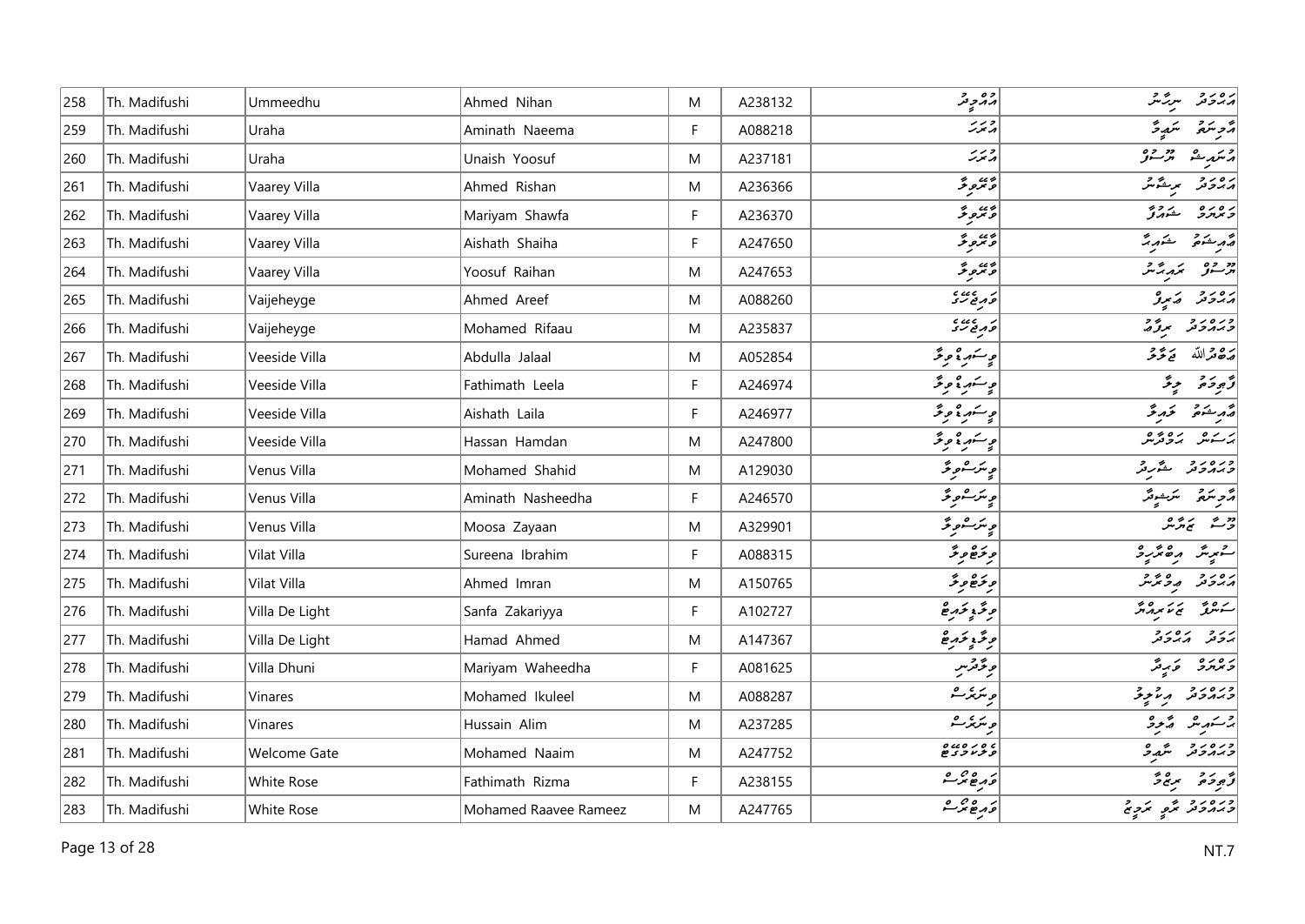| 284 | Th. Madifushi | Yumna Manzil      | Mohamed Shihab        | M  | A069025 | وه پر و<br>مرد مرد مربح څر                 | ورەر د دە                                      |
|-----|---------------|-------------------|-----------------------|----|---------|--------------------------------------------|------------------------------------------------|
| 285 | Th. Madifushi | Yumna Manzil      | Hussain Shabhan       | M  | A247789 | وه پر پ <sub>ه چ</sub>                     | بر شرمر شره بره م                              |
| 286 | Th. Madifushi | Yumna Manzil      | Hassan Shamhan        | Μ  | A247790 | ده مرد مربو د                              | يُسَدَسُ شَوْرُتُسُ                            |
| 287 | Th. Madifushi | Zikraadi          | Ahmed Anoof Fahumee   | M  | A247815 | ىي نۇمۇرىم                                 | נפני גדום צב <sub>יב</sub>                     |
| 288 | Th. Madifushi | Zuheyra Lodge     | Dheeba Zuhury         | F  | A354076 | و در پر بیر ہ<br>بح مر <del>م</del> رمز فع | وره ج <sup>و</sup> مړ                          |
|     | Th. Omadhoo   |                   |                       |    |         |                                            |                                                |
| 289 | Th. Omadhoo   | Aage              | Aishath Sobeeha       | F  | A119764 | پوءِ<br>مري                                | $rac{1}{2}$                                    |
| 290 | Th. Omadhoo   | Ahmadhee Aabaadhu | Ifzal Ahmed           | F  | A089204 | ر ه ر په پرو<br>مرکز ترم <sup>ځو</sup>     | ودي د در د                                     |
| 291 | Th. Omadhoo   | Ahmadhee Aabaadhu | Sanoora Ahmed         | F  | A149570 | ىر 2 دىر ئەرە<br>مەركى تەرىخ               | ستصريح الروار و                                |
| 292 | Th. Omadhoo   | Alamaage          | Mahdiyyath Hussain    | F  | A287478 | پر پر پر                                   | ورمهد مرد و مسكن الله الله الله                |
| 293 | Th. Omadhoo   | Alamaage          | Mariyam Laisha Ilyas  | F. | A362493 | پر پر پر                                   | دەرە ئەر ئەر مەدەب                             |
| 294 | Th. Omadhoo   | Alamaage          | Mohamed Layan Ilyas   | M  | A362494 | ر ر ه ،<br>پرنوبر                          | כנסנכ נפס קפתים                                |
| 295 | Th. Omadhoo   | Alhivilaage       | Ahmed Mohamed Didi    | Μ  | A010085 | <br> ړیره یو دی                            | ره رو د وره رو در در<br>م.پروتر و په دو ترترتر |
| 296 | Th. Omadhoo   | Alhivilaage       | Ibrahim Mohamed Didi  | M  | A011158 | د کرد و څر                                 | و هنگرد و دور و در د                           |
| 297 | Th. Omadhoo   | Alhivilaage       | Hassan Mohamed Didi   | M  | A024502 | ەكمەرە ئۇتى                                | ر رو دره رو<br>برخش دبه دبربر                  |
| 298 | Th. Omadhoo   | Amaaz             | Abdulla Mauroof       | M  | A286086 | روه                                        | أرەقراللە جەمعى                                |
| 299 | Th. Omadhoo   | Asseyri           | Mohamed Naif          | M  | A285193 | بره <sup>ی</sup> بر                        | ورەر د شهر                                     |
| 300 | Th. Omadhoo   | Athamaage         | Shamira Hussain       | F  | A084574 | ر ر د »<br>پره <del>ر</del> ر              | لحكوبتى الركسكريش                              |
| 301 | Th. Omadhoo   | Athamaage         | Samila Rasheed        | F  | A132676 | ر ر د د<br>پره <del>د</del> د              | سكوفى المرشوقر                                 |
| 302 | Th. Omadhoo   | Athamaage         | Aminath Shaifa        | F  | A351434 | ر ر د »<br>پره <del>ر</del> ر              | أروسكم شركر                                    |
| 303 | Th. Omadhoo   | Athireege         | Mohamed Shareef Moosa | Μ  | A026566 | ړ<br>مرموسونه                              | ورەرو خىرو ورځ                                 |
| 304 | Th. Omadhoo   | Athireege         | Soafy Mohamed         | F  | A103058 | ر<br>مرموسور                               | شمو وره دو                                     |
| 305 | Th. Omadhoo   | Athireege         | Sobah Mohamed         | M  | A127857 | ړ<br>مرموسونه                              | ر د دره دره<br>پختې درماد                      |
| 306 | Th. Omadhoo   | Athireege         | Solih Mohamed         | M  | A127858 | ړ<br>مرموسونه                              | سڈمریز<br>و بره بر و<br>تر برگرفتر             |
| 307 | Th. Omadhoo   | Bahaaruge         | Ilham Abdulla         | F. | A089234 | ر و د ء<br>ن <i>ه ر</i> بو ړ               | مرمرمرم مكافرالله                              |
| 308 | Th. Omadhoo   | Bahaaruge         | Mohamed Nizam         | Μ  | A089236 | ر پر و ،<br>ن <i>نا تر</i> و               | ورەرو سۆۋ                                      |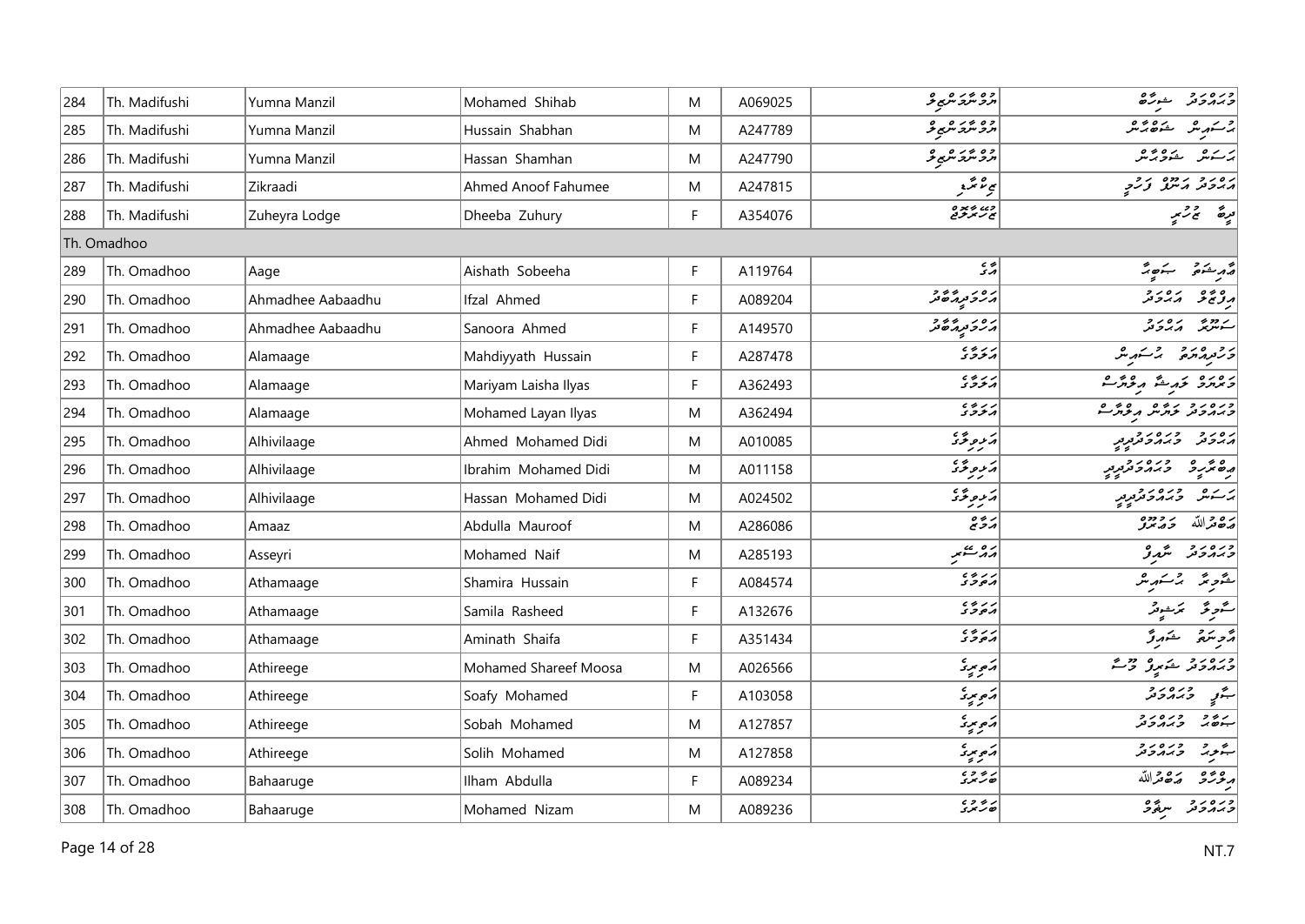| 309 | Th. Omadhoo | Bahaaruge         | Ahmed Afrah Naseer        | M  | A132302 | ر پر و ،<br><mark>ن</mark> تر بو <u>،</u> | ره رو ره ده شهر مرسور              |
|-----|-------------|-------------------|---------------------------|----|---------|-------------------------------------------|------------------------------------|
| 310 | Th. Omadhoo | Beach Heaven      | Ahmed Saeed               | M  | A037465 | ە ئەمرىر بىر<br>مەمۇرىرىش                 | دەرو سەھەتىر                       |
| 311 | Th. Omadhoo | Beach Heaven      | Sulthona Ahmed            | F. | A152643 | پەنزوتىر                                  | روه پر برورد                       |
| 312 | Th. Omadhoo | Beach Heaven      | Aishath Maasha            | F  | A285586 | پەنزىر ش                                  | أمار مشكاة المحاشا                 |
| 313 | Th. Omadhoo | Beach Heaven      | Shahudhu Ahmed            | M  | A285588 | ھەممەرچە تەر                              | روو ده رو                          |
| 314 | Th. Omadhoo | Bileiymaage       | Hussain Hilmee            | M  | A051424 | <br> حوفووی                               | برسكريثر برقرمي                    |
| 315 | Th. Omadhoo | Bileiymaage       | Sakeena Adam              | F  | A089228 | ، ه ه ه »<br>د خوڅ د د                    | سكيانتش المرفرق                    |
| 316 | Th. Omadhoo | Bileiymaage       | Mohamed Irufan            | M  | A287490 | ے صدر یہ<br>موضوح <sub>ک</sub>            | وره رو ه وو و<br>حدمدوند معرف      |
| 317 | Th. Omadhoo | Bileiymaage       | Ahmed Affaan              | M  | A372337 | ، ه ه ه »<br>د حرم و د                    | أرور و روم و                       |
| 318 | Th. Omadhoo | <b>Binaa</b>      | Abdulla Hisham            | M  | A286880 | ھ سگر                                     | 20 مرالله ب-مؤمر                   |
| 319 | Th. Omadhoo | Bodudhuburimaage  | Hassan Mahir              | M  | A287343 | پر د و د پروند<br>  حا د ترخ بروند        | ىز سەش ئۇرىر                       |
| 320 | Th. Omadhoo | Bokarumaage       | Aishath Hana              | F  | A372380 | پر ر و د و<br><i>ه تا پر و</i> د          | ە ئەسسىم ئىتر                      |
| 321 | Th. Omadhoo | Chaandhanee Villa | Ahmed Majid               | M  | A089224 | ىمەمىرىكىز <sub>سو</sub> يۇ               | پرور و و پر                        |
| 322 | Th. Omadhoo | Chaandhanee Villa | Hawwa Zarana              | F. | A154808 | ى<br>ئۇنىرىئر س <sub>ى</sub> رىتى         | رەپ <sub>ە</sub> رەپر              |
| 323 | Th. Omadhoo | Daisy             | Mohamed Shaikhaan Shaheer | M  | A342234 | يم<br>مع سمج                              | ورەرو خىرگىر خىرىگ                 |
| 324 | Th. Omadhoo | Dheefuramge       | Aminath Aneetha           | F  | A089222 | و <i>و د</i> ه و و<br>مرو ترو د           |                                    |
| 325 | Th. Omadhoo | Dheefuramge       | Ifthisa Ibrahim           | F. | A287408 | مرونجرو ء                                 | أدوسم أرسم<br>أروسكا أرسم المستورة |
| 326 | Th. Omadhoo | Dheefuramge       | Abdulla Anees             | M  | A287409 | در ۶ پره ۶                                | بره والله مرسي                     |
| 327 | Th. Omadhoo | Dhilaasaage       | Ahmed Muneer              | M  | A048167 | مرتز کشیمی<br>  مرتز کشیمی                | أرور ومرتج والمعرجي                |
| 328 | Th. Omadhoo | Dhilaasaage       | Ibrahim Haleem            | M  | A151697 | مرتَرْسَتْرَى                             | ەھترىرى ئەيرى<br>رەتترىق ئىي       |
| 329 | Th. Omadhoo | Dhilaasaage       | Shareefa Umar Fulhu       | F  | A288036 | ترقر گريج                                 | شىرۇ مەددە                         |
| 330 | Th. Omadhoo | Dhilaasaage       | Hussain Haleem            | M  | A288072 | ەرگۇرىچى                                  | ج سەر شەر بە بەر ج                 |
| 331 | Th. Omadhoo | Dhilaasaage       | Mihuna Easa               | F. | A288074 | درگر گري                                  | در شهر میگر                        |
| 332 | Th. Omadhoo | Dhullisaage       | Ali Rashad                | M  | A085244 | قرە ھوسىمى                                | رَمِ - بَرَحْتَمَرْ                |
| 333 | Th. Omadhoo | Dhullisaage       | Mohamed Reehan            | M  | A285241 | لتروم مستمو                               | ورەرو بېرتىر                       |
| 334 | Th. Omadhoo | Ever Green        | Farooq Hassan             | M  | A025190 | پر کا پر چر مر                            | ۇچۇ ئەسكەنلە                       |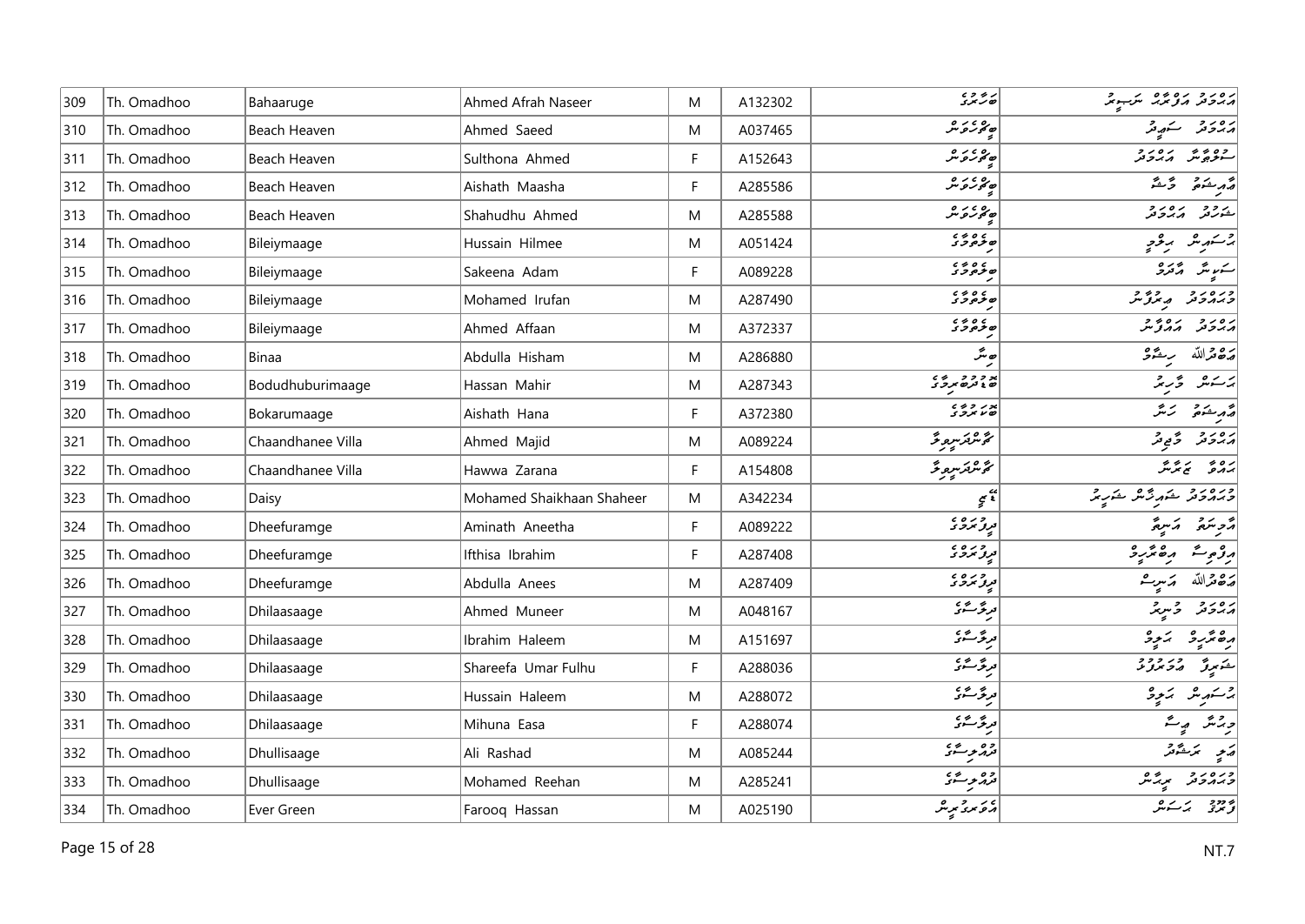| 335 | Th. Omadhoo | Fazaa             | Naseel Ahmed       | M         | A089633 | تريج                                   | أترسو أيرونه                                |
|-----|-------------|-------------------|--------------------|-----------|---------|----------------------------------------|---------------------------------------------|
| 336 | Th. Omadhoo | Fazaa             | Aishath Ifasa      | F         | A286881 | ترتج                                   | أقهر يشتعوا الرقر تتع                       |
| 337 | Th. Omadhoo | Fazaa             | Filza Ahmed        | F         | A286882 | ترتج                                   | وِ حَجَّ مَدَدَّمَّر                        |
| 338 | Th. Omadhoo | Fazaa             | Firsha Ahmed       | F         | A367803 | ترتج                                   | ويرثة<br>پروژبر                             |
| 339 | Th. Omadhoo | Fehige            | Ali Shah           | M         | A048415 | ې<br>توري                              | $2\frac{2}{3}$ $\frac{2}{3}$                |
| 340 | Th. Omadhoo | Fehige            | Thohira Abdulla    | F         | A089512 | ې ر <sub>ې</sub><br>تر <sub>مړ</sub> ر | پ <sup>ه</sup> پر بتر<br>وكافرالله          |
| 341 | Th. Omadhoo | Fehige            | Fauziyya Abdulla   | F         | A089586 | ې رې<br>گ                              | ترمي مهر كان محافظ الله                     |
| 342 | Th. Omadhoo | Fehige            | Anoof Abdul Raheem | ${\sf M}$ | A341543 | ې<br>توريخ                             | ג ככם גם כם גם                              |
| 343 | Th. Omadhoo | Fehige            | Azmaan Ahmed       | ${\sf M}$ | A397522 | ې<br>توري                              | גפיש גפני                                   |
| 344 | Th. Omadhoo | Fenfiyaazuge      | Inazu Moosa        | M         | A286872 | ې هروگړۍ<br>د شر <sub>و</sub> گړۍ      | دو مشر<br>ەپەتتى                            |
| 345 | Th. Omadhoo | Finifenmaage      | Ali Firag          | M         | A050954 | و سرڈ شر <i>ڈ</i> ڈ                    | ړې ویژو                                     |
| 346 | Th. Omadhoo | Finifenmaage      | Eema Ali Firag     | F         | A161261 | اوسۇپرچ                                | رځ <sub>مکمن</sub> ویژنۍ                    |
| 347 | Th. Omadhoo | Fiyaathoshi Villa | Samahath Ahmed     | F         | A060092 | ر پېړې پره د ځه<br>ابر شم <u>رک</u>    | $5.201$ $7.51$                              |
| 348 | Th. Omadhoo | Fiyaathoshi Villa | Ali Samah          | ${\sf M}$ | A152653 | و پژېموره د گ                          | أەيج سىۋە                                   |
| 349 | Th. Omadhoo | Fiyaathoshi Villa | Hussain Shimal     | M         | A154912 | و پژ <sub>یخ مره م</sub> ژ             | چەسەر شەھ ھەر                               |
| 350 | Th. Omadhoo | Fiyaathoshi Villa | Seema Ahmed        | F         | A157460 | ويژة سره څه                            | سوځ د برو در                                |
| 351 | Th. Omadhoo | Fiyaathoshi Villa | Amani Ahmed        | F         | A285431 | ر پېړې<br>ارتري <i>م برو</i> څ         | أروه أرورو                                  |
| 352 | Th. Omadhoo | Fiyaathoshi Villa | Hassan Samil       | M         | A285539 | و پژېڅ مره د څه                        | ىز سەش سەھ بىر                              |
| 353 | Th. Omadhoo | Fiyaathoshi Villa | Ahmed Yaazee Nazim | M         | A373063 | ر<br>د د هموره مره<br>د                |                                             |
| 354 | Th. Omadhoo | Fonimaage         | Asiyath Mohamed    | F         | A089191 | بر<br>تر سرچ <sup>ی</sup>              | ו ני כנסנים<br>ג' ייו <i>תים בג</i> בבת     |
| 355 | Th. Omadhoo | Fufoomaage        | Shiyam Ibrahim     | ${\sf M}$ | A073235 | و دو بو بر<br>تو تو <del>تر</del> تر   | اڪويڙو<br>ڪ<br>ەرھ ئ <sup>ۆ</sup> ر ۋ       |
| 356 | Th. Omadhoo | Funamaage         | Ismail Niyaz       | ${\sf M}$ | A053389 | و ر د د<br>و سرچ د                     | وكور و سر                                   |
| 357 | Th. Omadhoo | Funamaage         | Mohamed Amjad      | ${\sf M}$ | A149090 | و ر د ،<br>و سرچ د                     | و ره ر د<br><i>و پر</i> پر تر<br>پر 3 نے فر |
| 358 | Th. Omadhoo | Golden House      | Mohamed Ali        | ${\sf M}$ | A042030 | ە ە رەر دە<br>ئەمەنە مەركەت            | و ر ه ر د<br>تر پر ژ تر<br>ەتىر             |
| 359 | Th. Omadhoo | Golden House      | Ahmed Shathir      | M         | A115772 | ە ە ر ە ر د مە                         | پر ور و                                     |
| 360 | Th. Omadhoo | Golden House      | Zuhuda Ali         | F         | A286140 | ە ە رەر دەر                            | لى ئەشر كەيپ                                |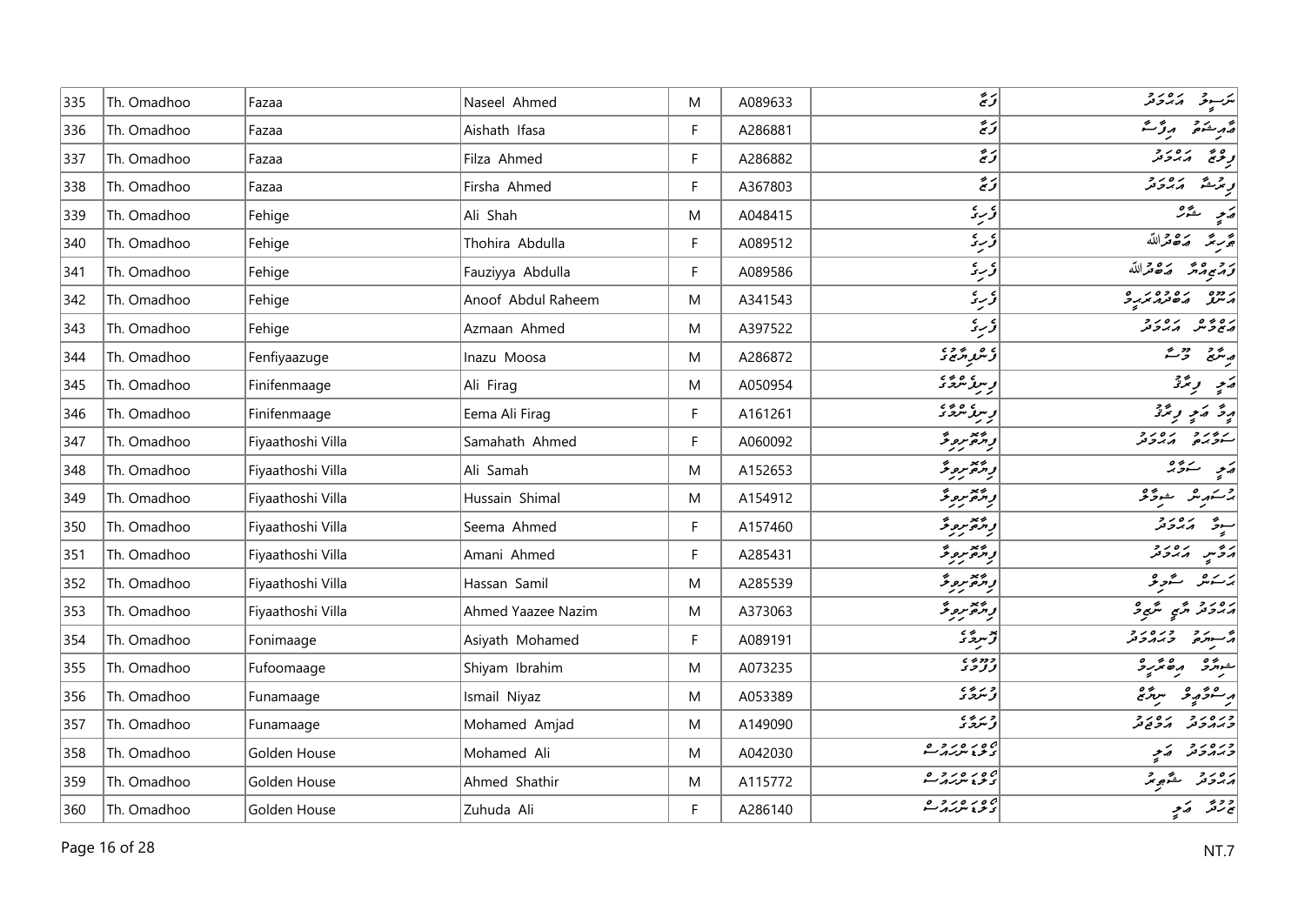| 361 | Th. Omadhoo | Golden House      | Fathmath Maahi                  | F  | A286148 | ە ە رە رومە<br>ئىمى ئىرىدەك               | رحجي<br>و محرم در<br>مستقبل محمد                           |
|-----|-------------|-------------------|---------------------------------|----|---------|-------------------------------------------|------------------------------------------------------------|
| 362 | Th. Omadhoo | Golden House      | Aminath Zayaana                 | F  | A286149 | ە دېر دېر د ه<br>د نوع مرکز کر            | أرمز<br>ىر ئۇرىتىر                                         |
| 363 | Th. Omadhoo | Golden House      | Mohamed Mahudee                 | M  | A286151 | ە مەر مەر جەم<br>ئىسىم ئىر ئەرگە          | ورەر در دېر                                                |
| 364 | Th. Omadhoo | Guldhasthaage     | Ibrahim Zaheen                  | M  | A053274 | و ه بر _ه پر بر<br>بر موتور سوه بر        | ەرھ ئ <sup>ۆ</sup> ر ۋ<br>ئىچ بەشر                         |
| 365 | Th. Omadhoo | Guldhasthaage     | Rabeemath Zaheena               | F. | A137942 | و ه د ره پو ،<br>د <del>ن</del> رتر شهو د | پرڻ ج <sup>و</sup><br>ىچ پە ئىگر                           |
| 366 | Th. Omadhoo | Hadhuvareege      | Hassan Samir                    | M  | A068471 | تەقىرى مېرىتى                             | برسەيىتە<br>ستگر مر                                        |
| 367 | Th. Omadhoo | Hadhuvareege      | Aishath Shirumeena              | F  | A089184 | ر ور<br>ر تره <sub>مو</sub> ر             | ۇرمۇق ھوترى ئى                                             |
| 368 | Th. Omadhoo | Happy Naaz        | Aminath Nausha Mohamed<br>Zahir | F  | A401410 | بزبر يثرج                                 | הכית מני כנסני היה                                         |
| 369 | Th. Omadhoo | Haveeree Villa    | Sharumeel Naseer                | M  | A056830 | رَ <sub>ءِ موء</sub> و ٿُرُ               | لمشترور فتراتيني                                           |
| 370 | Th. Omadhoo | Haveeree Villa    | Farhaadh Naseer                 | M  | A059130 | ر<br>ئوپۇرىق                              | ر دور سرب برگ<br>ویرزش سرب                                 |
| 371 | Th. Omadhoo | Haveeree Villa    | Naushad Naseer                  | M  | A285721 | رَ <sub>ءِ موء</sub> وڻَر                 | شروشقاقر اسكرجاني                                          |
| 372 | Th. Omadhoo | Haveyli           | Mohamed Haisam                  | M  | A285579 | رەيە<br>سۇم                               | ورەر دىر كەر                                               |
| 373 | Th. Omadhoo | Heeraa            | Muaz Moosa                      | M  | A286874 | رىچە                                      | وړنو ووگ                                                   |
| 374 | Th. Omadhoo | Husainee Aabaadhu | Hussain Zareer                  | M  | A042349 | ر کے مرسور تھا تر<br>مرسور تھا تھا ت      | يزخير شي تمير                                              |
| 375 | Th. Omadhoo | Irumatheege       | Ibrahim Mueen                   | M  | A050276 | ېر پر دې د <sup>م</sup>                   | ە ھەترىرى<br>برھەترىرى<br>څ په مګر                         |
| 376 | Th. Omadhoo | Irumatheege       | Ismail Mimrah Mueen             | M  | A159812 | وبردوء                                    | ړ هڅو څو د د پر د ور پر                                    |
| 377 | Th. Omadhoo | Irumatheege       | Maryam Manaal                   | F. | A403681 | ېر بر دې<br>بر بر دې                      | ر ه ر ه<br><del>ر</del> بربر ژ<br>ىز ئىزىۋ                 |
| 378 | Th. Omadhoo | Iruvaakolhuge     | Ahmed Solah                     | M  | A156831 | د و پر د د<br>د برو ما لر د               | ر ەر د<br>م.روتر<br>ىبە بۇر                                |
| 379 | Th. Omadhoo | Iruvaakolhuge     | Ahmed Aiman                     | M  | A390789 | د و پر د د<br>د برو ما نړۍ                | גפיק ג'גליל                                                |
| 380 | Th. Omadhoo | Iruvaakolhuge     | Mohamed Alaau                   | M  | A409477 | د پر پر د بر<br>در مربو ما مل ی           | כנסני ניבי<br>כגתכת היבה                                   |
| 381 | Th. Omadhoo | Janbumaage        | Hussain Yoosuf                  | M  | A114684 | ر ه د و و ،<br>قع سره تر د                | جر سے <sub>مر</sub> جو جاتا ہو جاتا ہے۔<br>بر سے مرد سے مر |
| 382 | Th. Omadhoo | Janbumaage        | Ibrahim Fahmee                  | M  | A285874 | ر ه د و و ،<br>د سره تر د                 | وە ئۆر ئەرج                                                |
| 383 | Th. Omadhoo | Kanmatheege       | Zahida Mohamed                  | F  | A051821 | بز مركز م <sub>و</sub> ر                  | تحريح وره دو                                               |
| 384 | Th. Omadhoo | Kanmatheege       | Nahida Mohamed                  | F  | A073418 | بزېږېدنه                                  | ىئزر تىر<br>ورەر د<br><i>دى</i> رمەتر                      |
| 385 | Th. Omadhoo | Kanmatheege       | Rashida Mohamed                 | F  | A077092 | ئەشرى <i>خ م</i> وتى                      | و دره دره<br>برخوش وبرووتر                                 |
|     |             |                   |                                 |    |         |                                           |                                                            |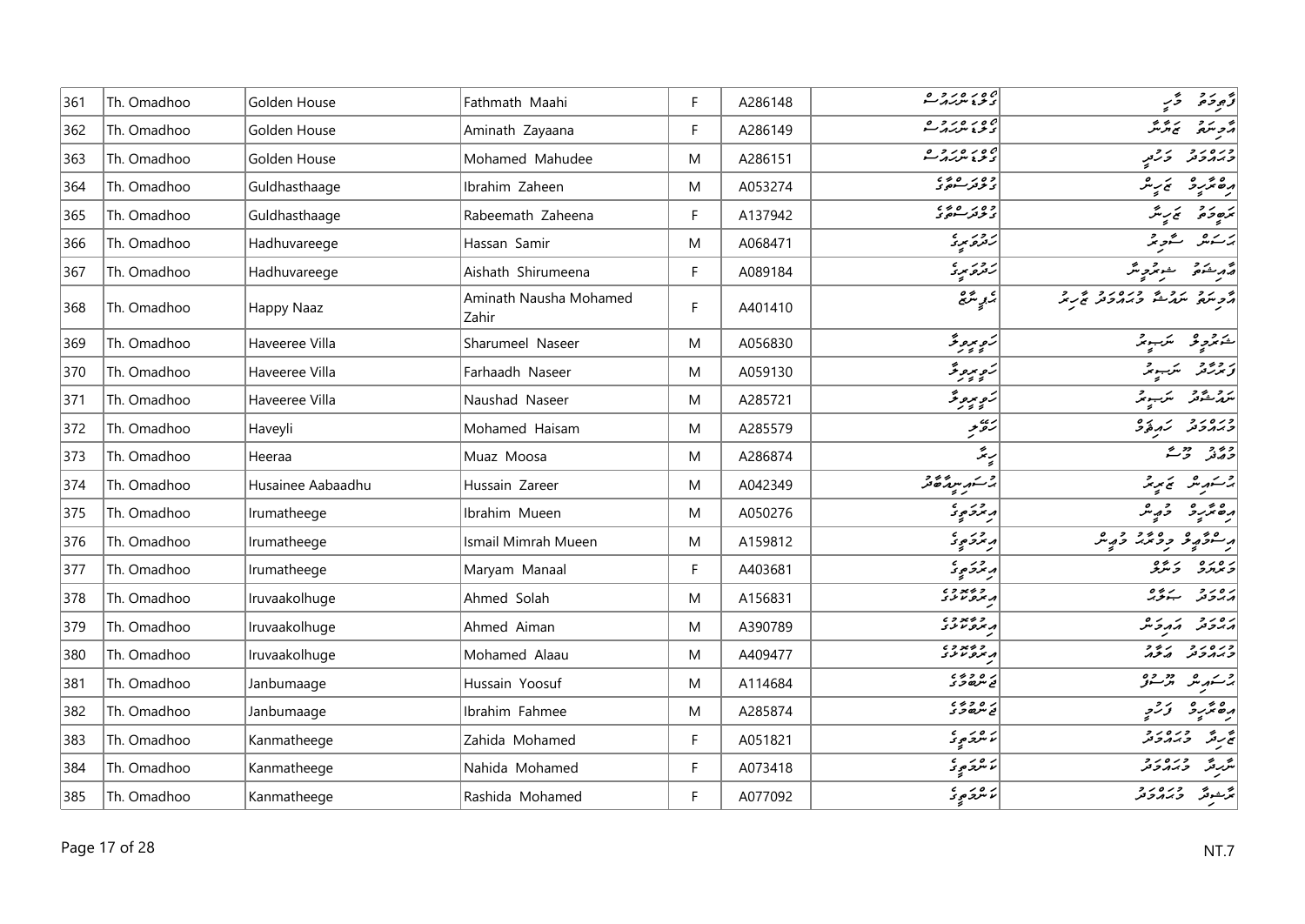| 386 | Th. Omadhoo | Kanmatheege      | Humaidha Mohamed             | F. | A077094 | ر ه ر<br>پاسر <sub>د ک</sub> وی            | و ره ر و<br><i>و پر</i> و تر<br>2 كەرى <i>گە</i> |
|-----|-------------|------------------|------------------------------|----|---------|--------------------------------------------|--------------------------------------------------|
| 387 | Th. Omadhoo | Kanmatheege      | Nashida Mohamed              | F  | A077759 | ر ه ر<br>پاسر <sub>چرمج</sub> و            | مگرشہ وگر<br>و رە ر د<br><i>د بر</i> گرىز        |
| 388 | Th. Omadhoo | Kashikeyomaage   | Mohamed Rameez               | M  | A011441 | ر پر ده د.<br>ما مرما افراد ک              | وره دو کرده                                      |
| 389 | Th. Omadhoo | Kashikeyomaage   | Abdul Latheef Moosa          | M  | A022804 | ر پر ده د.<br>ما مرما افرو د               | ر ە دەر<br>مەھىرمىز م <sub>ۇ</sub> ر<br>دين مشر  |
| 390 | Th. Omadhoo | Kashikeyomaage   | Nazhath Latheef              | F  | A141544 | ر سره پروسی<br>مرس                         | يرەر ئەم ئۇمۇل                                   |
| 391 | Th. Omadhoo | Kashikeyomaage   | Ali Rameez                   | M  | A348539 | ایر می پیوند به<br>اما مربع ورد ب          | أوسمج التمرحي                                    |
| 392 | Th. Omadhoo | Kasthoorimaage   | Mariyam Shaira               | F  | A089603 | ړ ۶۵۰۰ وي.<br>تر سوه برد د                 | وبروره<br>ڪُ مريگر                               |
| 393 | Th. Omadhoo | Kasthoorimaage   | Sakeena Ali                  | F  | A089604 | ر ده ده په ده<br>تا سوه برد د              | ستباش الأبي                                      |
| 394 | Th. Omadhoo | Kasthoorimaage   | Shaira Hussain               | F  | A132472 | پر ۱۶۵۵ وي.<br>  پر سوه مرد د              | شرور بر شر                                       |
| 395 | Th. Omadhoo | Keyovaluge       | Aishath Sureena              | F  | A149194 | ، پر ر و ،<br>ما آ <i>زه نژ</i> ر          | ۇرىشنى سىرىتر                                    |
| 396 | Th. Omadhoo | Kilanmaage       | Ahmed Zamil                  | M  | A101477 | ر ئەھەي ي                                  | رەر ئەر                                          |
| 397 | Th. Omadhoo | Kilanmaage       | Haneefa Idrees               | F  | A119544 | ارىز ھەيي                                  | ىكسرو مرتزىر م                                   |
| 398 | Th. Omadhoo | Kilanmaage       | Aslan Bin Mohamed Bin Idrees | M  | A160647 | لرېزېږي                                    | .<br>ג' היציית שיית כמגבת שיית גרתית -           |
| 399 | Th. Omadhoo | Luboamaage       | Adam Moosa                   | M  | A071385 | و <i>0 پ</i> ه  ي<br>مر <i>ه د</i> ک       | دومثر<br>پژره<br>د ترو                           |
| 400 | Th. Omadhoo | Luboamaage       | Haulath Adam                 | F  | A125241 | و <i>0 پ</i> ه ع<br>مر <i>ه</i> تر ی       | برور و<br>پور ہ<br>مرکز ژ                        |
| 401 | Th. Omadhoo | Luboge           | Hasna Mohamed                | F. | A089201 | و 0 ء<br>موھ ي                             | برُڪيگر<br>و رە ر د<br>تر پروتر                  |
| 402 | Th. Omadhoo | Maafolhey Villa  | Mariyam Sharuwaree           | F. | A089625 | دىيىيە ئە                                  | ويوبره<br>شە ئەركى ئېر                           |
| 403 | Th. Omadhoo | Maafolhey Villa  | Ahmed Fazlee                 | M  | A279193 | په پيړي <sub>چ</sub>                       | پره پر په توسيح په                               |
| 404 | Th. Omadhoo | Malas            | Mohamed Aiham                | M  | A342598 | ى ئەر ھ                                    | כנסני הגנכ                                       |
| 405 | Th. Omadhoo | Masthakaage      | Nasrulla Hussain             | M  | A287119 | ر ەر دى<br>ق <sup>ەس</sup> مى <i>تا</i> ي  | ىربە براللە برىكەرىر                             |
| 406 | Th. Omadhoo | Mausoomaa Manzil | <b>Ahmed Naseer Ismail</b>   | M  | A035380 | ر د پېړۍ شو و                              | رەرد شبېر رېشتمو                                 |
| 407 | Th. Omadhoo | Mausoomaa Manzil | Ali Shinan                   | M  | A138635 | ر כ- ככזי הם הם<br><i>כ</i> ול ה-ככל תוא ב | كەنچە سىيەتكەنگر                                 |
| 408 | Th. Omadhoo | Mausoomaa Manzil | Mohamed Shamail              | M  | A153707 | ر د دور ده ده چ                            | ورەرو شەۋەرى                                     |
| 409 | Th. Omadhoo | Mausoomaa Manzil | Fathimath Nazny              | F  | A270185 | ر د دور ده ده چ                            | ر مودة متناسبة                                   |
| 410 | Th. Omadhoo | Medelimaage      | Mohamed Ali                  | M  | A121967 | ې د وي.<br>د ډوگرۍ                         | و ر ه ر و<br>تر پر ژ تر                          |
| 411 | Th. Omadhoo | Mirusmaage       | Ali Hafiz                    | M  | A287170 | د بر شوی                                   | أتذمج الجمعرفو                                   |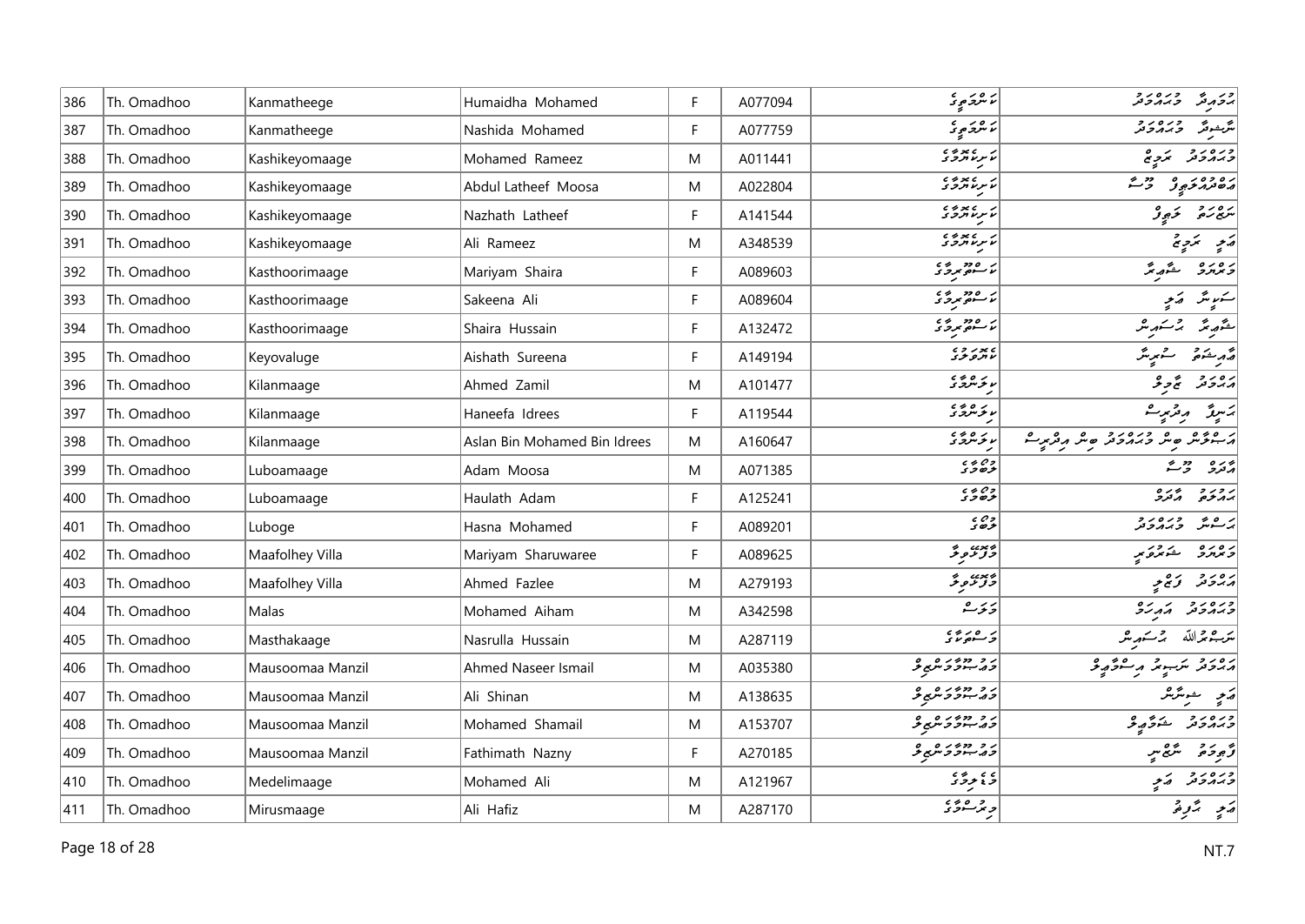| 412 | Th. Omadhoo | Mirusmaage     | Ahmed Nishaahu            | M | A407515 | په مره وي                              | أرور و سريقر                                                    |
|-----|-------------|----------------|---------------------------|---|---------|----------------------------------------|-----------------------------------------------------------------|
| 413 | Th. Omadhoo | Moon Light     | Mohamed Siufaan           | M | A286857 | ریویز مع                               | وره رو سوروه                                                    |
| 414 | Th. Omadhoo | Moonaa Villa   | Neeliya Mohamed           | F | A061244 | لرحمقرقر                               | תכת בגם גב                                                      |
| 415 | Th. Omadhoo | Moonaa Villa   | Fathimath Naazlee         | F | A089616 | لترشرعه                                | تزودخو شكامي                                                    |
| 416 | Th. Omadhoo | Moonaa Villa   | Aishath Nasha             | F | A286740 | لروشرورمحر                             | كمركز كرك                                                       |
| 417 | Th. Omadhoo | Moonaa Villa   | Hawwa Nuha                | F | A286742 | در مرگور گر                            | رەپ بەر                                                         |
| 418 | Th. Omadhoo | Moosum         | Hudha Mohamed             | F | A285021 | دد ره ه                                | و می دره رو<br>رنگر از <i>جد</i> ارونتر                         |
| 419 | Th. Omadhoo | Narugis Villa  | Aminath Muna              | F | A141028 | ىئر <i>پرېمو سى</i> مو ئ <sup>ۇ</sup>  | أأدم المحترم المحترم                                            |
| 420 | Th. Omadhoo | Narugis Villa  | Fathmath Milna            | F | A146225 | يرتز <sub>ىر</sub> سى <sub>مو</sub> تۇ | تزودة وفتر                                                      |
| 421 | Th. Omadhoo | Narugis Villa  | Saeeda Ibrahim            | F | A286159 | ىئەتترى <sub>ر</sub> مەھرىچە           |                                                                 |
| 422 | Th. Omadhoo | Nasa           | Ali Saleem                | M | A093961 | ىئرىشە                                 | ړې خود                                                          |
| 423 | Th. Omadhoo | <b>Nasa</b>    | Fathmath Inasa Ali        | F | A377895 | ىئرىشە                                 | وموده مشتر وبو                                                  |
| 424 | Th. Omadhoo | Naseemee Villa | Ahmed Shair               | M | A051886 | ىئرسوچە بۇ گە                          | رەرو شەرق                                                       |
| 425 | Th. Omadhoo | Naseemee Villa | Mohamed Shair             | M | A101037 | ىئەسىرە دۇ.<br>ئىستىقىنىش              | ورەرو شەرىر                                                     |
| 426 | Th. Omadhoo | Nishaan        | Ahmed Riza Adam           | M | A089613 | سرىشىر                                 | أرور و برت أرو                                                  |
| 427 | Th. Omadhoo | Nishaan        | Mohamed Ahmed             | M | A089615 | سرىشەشر                                | כנסנכ נסנכ                                                      |
| 428 | Th. Omadhoo | Nishaan        | Shaifulla Ahmed           | M | A286226 | سرڪرهر                                 | شمری الله محدد د                                                |
| 429 | Th. Omadhoo | Nishaan        | Suaadh Ahmed              | M | A286227 | اسبشق                                  | روبر د درو<br>سوړند که برونر                                    |
| 430 | Th. Omadhoo | Nishreenuge    | Nasreena Sulaiman         | F | A107019 | ڛڡ۠ؠؠڛػ                                | ىركىمېتى كۆرگىر                                                 |
| 431 | Th. Omadhoo | Nishreenuge    | Aishath Reena             | F | A131449 | سرىشە پرىدى<br>بر                      | ۇرىشقى بېرىگە                                                   |
| 432 | Th. Omadhoo | Noovilu        | Abdul Sattar Abdul Rahman | M | A032875 | يتره چر                                | נסכם נסטב נסכםנסטב<br>גם <i>נגר – וגס</i> ב גם <i>נגד</i> יניינ |
| 433 | Th. Omadhoo | Noovilu        | Zakira Abdul Rahman       | F | A089595 | لترعر فحر                              | 212010201212                                                    |
| 434 | Th. Omadhoo | Noovilu        | Mohamed Shan              | M | A111105 | يتر <sub>عر</sub> تحر                  | ورەرو شەھ                                                       |
| 435 | Th. Omadhoo | Omadhoo Villa  | Muslima Ahmed Zaki        | F | A057028 | بر در در<br>ارد تر <sub>حو</sub> گر    | وصوفر مددور نم                                                  |
| 436 | Th. Omadhoo | Omadhoo Villa  | Maah Ahmed Zaki           | F | A057063 | پر دورېږ                               |                                                                 |
| 437 | Th. Omadhoo | Pool Kinaaraa  | Ahmed Nafiz               | M | A287191 | ز ژوپرېتر تر                           | أرور و سمع قر                                                   |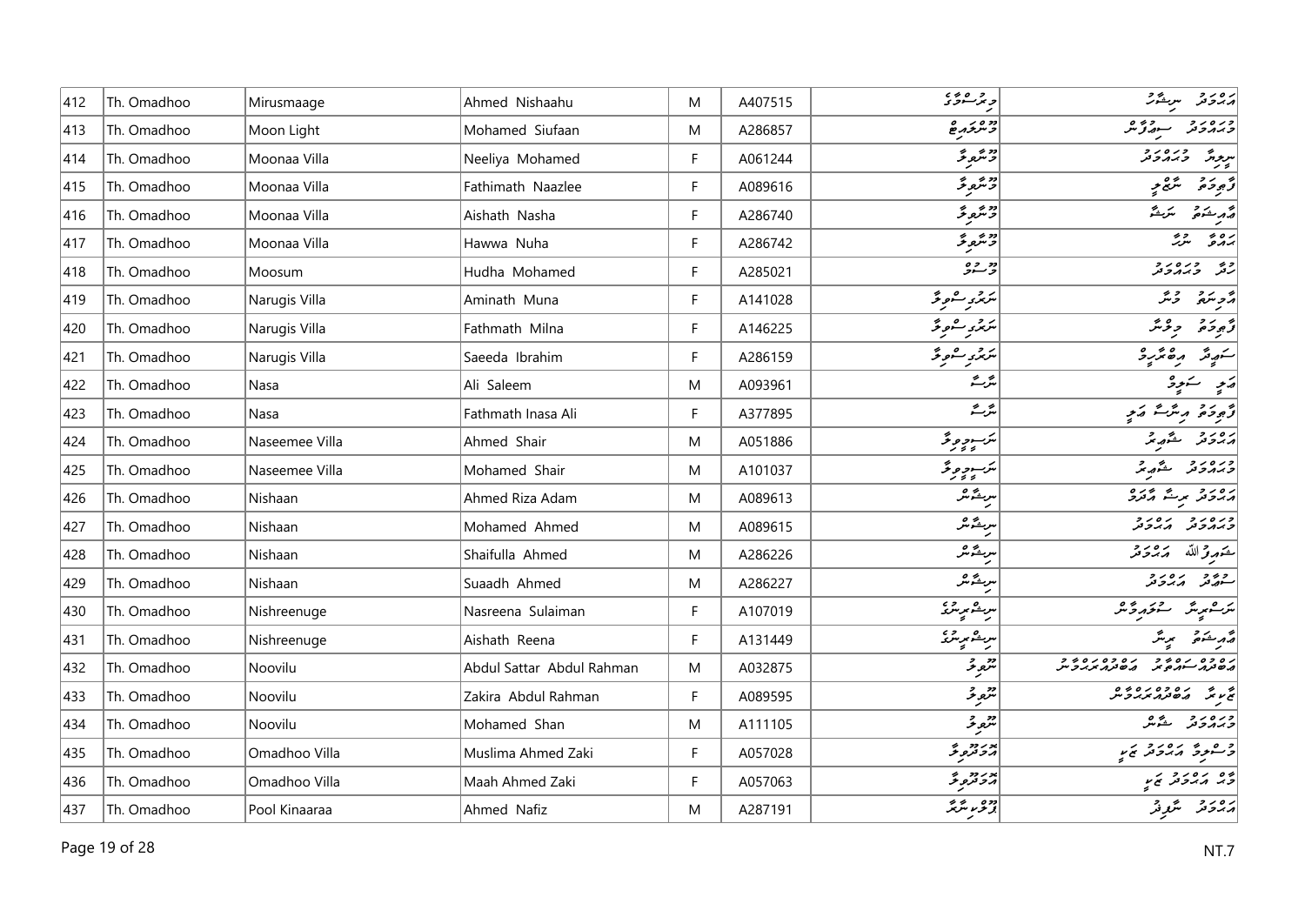| 438 | Th. Omadhoo | Pool Kinaaraa   | Hassan Maumoon     | M         | A348541 | ژوپرېترنتر                                        | يركبش ودووه                                                                                                                                                                                                                                                                                                                |
|-----|-------------|-----------------|--------------------|-----------|---------|---------------------------------------------------|----------------------------------------------------------------------------------------------------------------------------------------------------------------------------------------------------------------------------------------------------------------------------------------------------------------------------|
| 439 | Th. Omadhoo | <b>Red Rose</b> | Aishath Seeneez    | F         | A075823 | <sup>ي ه م</sup> ر مر<br>مربع مر م                | پ <sup>و</sup> مرشومو<br>م<br>سەمىرى<br>ئە                                                                                                                                                                                                                                                                                 |
| 440 | Th. Omadhoo | <b>Red Rose</b> | Adam Shameem       | ${\sf M}$ | A077095 | بره چرم                                           | پەرە<br>مەنىرى<br>شكور و                                                                                                                                                                                                                                                                                                   |
| 441 | Th. Omadhoo | Red Rose        | Fathimath Shahyha  | F         | A077820 | <sup>ی ه 0</sup> مر م                             | ق پر ده شکړ ش                                                                                                                                                                                                                                                                                                              |
| 442 | Th. Omadhoo | <b>Red Rose</b> | Mariyam Sausan     | F         | A132135 | <sup>ى ە ە</sup> مەر ھ                            | دەرە بەربەر                                                                                                                                                                                                                                                                                                                |
| 443 | Th. Omadhoo | Red Rose        | Hawwa Sana Shameem | F         | A286761 | ، ە ە مەر ھ                                       | پروگر پر گر گروگر                                                                                                                                                                                                                                                                                                          |
| 444 | Th. Omadhoo | Redgis Villa    | Ali Nasir          | ${\sf M}$ | A089620 | <sup>ی و</sup> ب <sub>و</sub> ش <sub>مو</sub> مځه | أوأجي التنزير                                                                                                                                                                                                                                                                                                              |
| 445 | Th. Omadhoo | Redgis Villa    | Ibrahim Niushadh   | ${\sf M}$ | A093476 | ، و د شوېڅه                                       | رەش ۋە سەرشۇش<br>رەشتىر ئەسىرسى<br>قەرشۇق بى تىش                                                                                                                                                                                                                                                                           |
| 446 | Th. Omadhoo | Rihiveli        | Aishath Zidhuna    | F         | A285561 | ىررى<br>ئرىر قىمىز                                |                                                                                                                                                                                                                                                                                                                            |
| 447 | Th. Omadhoo | Roalhi          | Rilwaan Hussain    | M         | A404415 | لهجور                                             | برشوق برحمه ش                                                                                                                                                                                                                                                                                                              |
| 448 | Th. Omadhoo | Saahil          | Dhunya Ahmed       | F         | A285546 | سەر بۇ                                            | و ه په مرد د<br>ترس کم کرکرد                                                                                                                                                                                                                                                                                               |
| 449 | Th. Omadhoo | Saahil          | Dheena Ahmed       | F         | A409397 | سەر بۇ                                            | م <sub>ی</sub> ریٹر پر مرد و                                                                                                                                                                                                                                                                                               |
| 450 | Th. Omadhoo | Saathiyaa       | Mohamed Muzaffar   | M         | A151319 | ستمعرش                                            | כנסגב בגסגב<br><i>בג</i> רכנג כפרניג                                                                                                                                                                                                                                                                                       |
| 451 | Th. Omadhoo | Sosun Villa     | Ibrahim Rasheed    | ${\sf M}$ | A067039 | السكستور                                          | رەترىر تىر<br>بەھترىر تىر                                                                                                                                                                                                                                                                                                  |
| 452 | Th. Omadhoo | Sosun Villa     | Aminath Shiuna     | F         | A079658 | <u>ش ئەشرو ئە</u>                                 |                                                                                                                                                                                                                                                                                                                            |
| 453 | Th. Omadhoo | Theenaa         | Sameera Sulaiman   | F         | A102744 | وپٽر                                              | سكوبة الشخورة                                                                                                                                                                                                                                                                                                              |
| 454 | Th. Omadhoo | Thiburoazge     | Badoora Ali        | F         | A012070 |                                                   | ردد در<br>ح <sup>ور</sup> بر د                                                                                                                                                                                                                                                                                             |
| 455 | Th. Omadhoo | Thiburoazge     | Zuhurath Ali       | F         | A089591 |                                                   | ح 2 پر ح<br>پح شر تعر حو<br>ەتىر                                                                                                                                                                                                                                                                                           |
| 456 | Th. Omadhoo | Thiburoazge     | Fathimath Ali      | F         | A089592 | $rac{1}{555500}$                                  | وٌموتر و<br>ەنىيە                                                                                                                                                                                                                                                                                                          |
| 457 | Th. Omadhoo | Thiburoazge     | Hussain Rasheed    | M         | A121141 |                                                   | وكسكر مكرجوم                                                                                                                                                                                                                                                                                                               |
| 458 | Th. Omadhoo | Thiburoazge     | Mohamed Samy       | M         | A285835 | و ۵ ۵ م<br>موھ مربح <sub>ک</sub>                  | وره رو گو                                                                                                                                                                                                                                                                                                                  |
| 459 | Th. Omadhoo | Thiburoazge     | Aishath Nafha      | F         | A334129 |                                                   | أمام المستور                                                                                                                                                                                                                                                                                                               |
| 460 | Th. Omadhoo | Thiburoazge     | Zaina Ismail       | F         | A345021 | $rac{1}{2}$                                       | ىم بىر شۇر بو                                                                                                                                                                                                                                                                                                              |
| 461 | Th. Omadhoo | Thiburoazge     | Shamaa Shuaib      | F         | A383453 | $rac{1}{5}$                                       | $\frac{3}{4}$                                                                                                                                                                                                                                                                                                              |
| 462 | Th. Omadhoo | Thiyaramaage    | Ali Zubair         | M         | A089180 | ر ر د د د<br>موهر پر ژ د                          | $\begin{bmatrix} 2 & 2 & 3 & 3 \\ 6 & 2 & 3 & 3 \\ 3 & 3 & 3 & 3 \\ 4 & 3 & 3 & 3 & 3 \\ 5 & 3 & 3 & 3 & 3 \\ 6 & 3 & 3 & 3 & 3 & 3 \\ 7 & 3 & 3 & 3 & 3 & 3 \\ 8 & 3 & 3 & 3 & 3 & 3 \\ 9 & 3 & 3 & 3 & 3 & 3 \\ 10 & 3 & 3 & 3 & 3 & 3 \\ 11 & 3 & 3 & 3 & 3 & 3 \\ 12 & 3 & 3 & 3 & 3 & 3 \\ 13 & 3 & 3 & 3 & 3 & 3 \\$ |
| 463 | Th. Omadhoo | Thiyaramaage    | Ahmed Zubair       | ${\sf M}$ | A121595 | مورتر پر پر<br> مورتر پر پر                       | גפנר כל ב                                                                                                                                                                                                                                                                                                                  |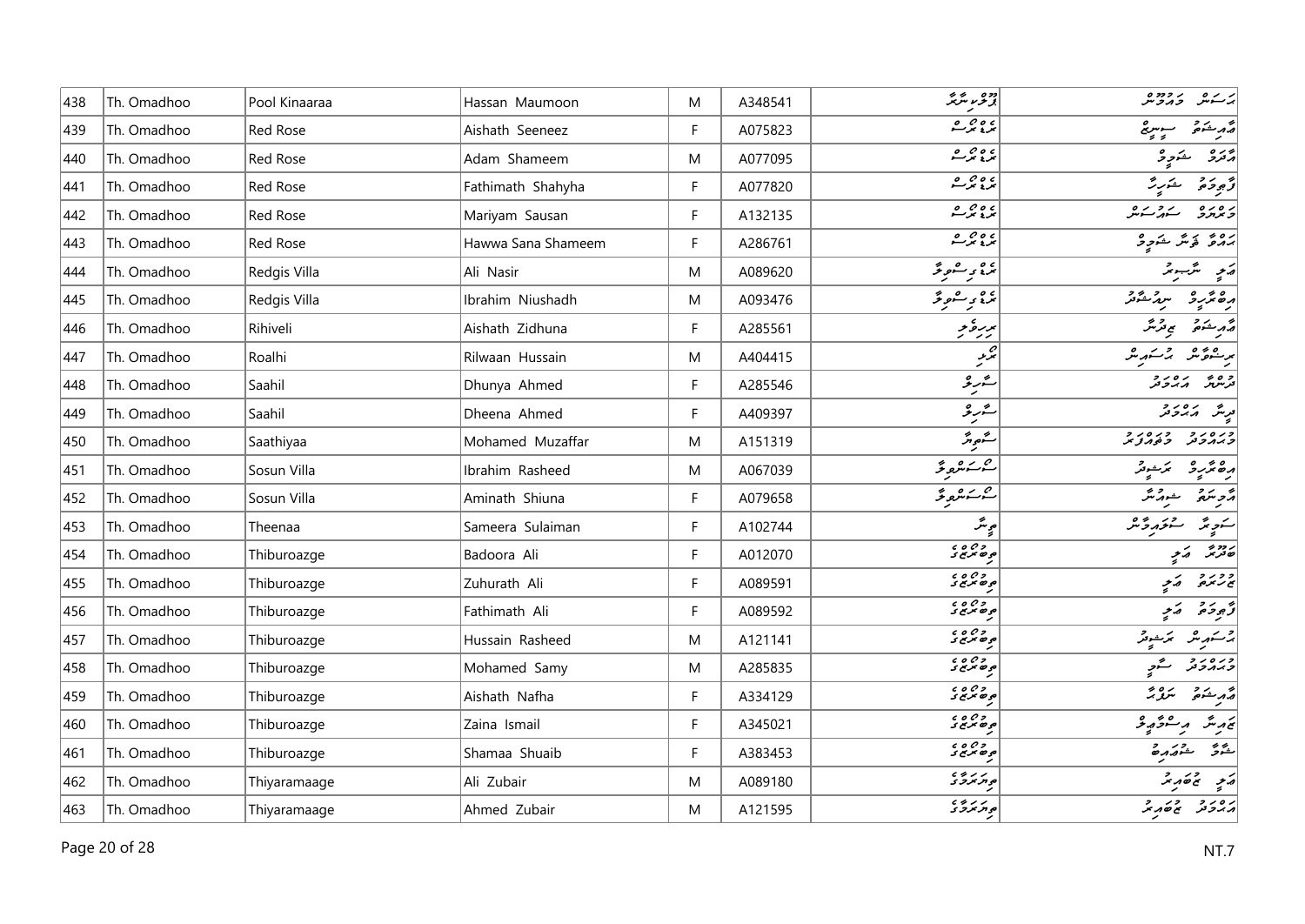| 464 | Th. Omadhoo | Vaijeheyge         | Sanfa Hussain                     | F | A089219 | ر م ده د و<br>د مربع سر د        | سەئىدۇ<br>برسود                                           |
|-----|-------------|--------------------|-----------------------------------|---|---------|----------------------------------|-----------------------------------------------------------|
| 465 | Th. Omadhoo | Vaijeheyge         | Shaahu Navaazu Mohamed<br>Ibrahim | M | A403795 | ر م ده د و<br>د مربع سر د        | شەر سىرە ج<br>כנים ניכן הסתנים                            |
| 466 | Th. Omadhoo | Vainujeheyge       | Surayya Ibrahim                   |   | A057065 | پر دون ده د<br>  تو پر سربی مر د | ج بر ۵ پر<br>  څو <del>ب</del> ر <i>۸</i> رگر<br>ەھ ترىرى |
| 467 | Th. Omadhoo | Vanilla ge         | Ahmed Ashraf                      | M | A287190 | ې سرنژۍ<br>حرمبربو <sub>ک</sub>  | ره رو بر دره ده                                           |
| 468 | Th. Omadhoo | <b>White Coral</b> | Rukshana Abdulla                  |   | A286174 | دره ۲۵ بره                       | بره څخه پره قرالله                                        |
| 469 | Th. Omadhoo | Zaas               | Mohamed Zaki                      | M | A052955 | چ مشر                            | و پر و پر و<br>د <i>پر ډ</i> ېر<br>بخي                    |
| 470 | Th. Omadhoo | Zaas               | Ahmed Shiyaz                      | M | A154833 | چ مشر                            | پر و تر و<br>شەدگرىج                                      |
| 471 | Th. Omadhoo | Zaas               | Ibrahim Shaihan Mohamed           | M | A394467 | چٌ ٿ                             | وه محرر و مشور معدد و دره در و                            |
| 472 | Th. Omadhoo | Zamaan             | Liusa Abdulla                     |   | A089240 | ىر ئە ھ<br>ئى خەشر               | وكافرالله<br>  برژیشه                                     |
| 473 | Th. Omadhoo | Zamaan             | Mausooma Abdulla                  |   | A089241 | ىر ئە ھ<br>ئى خەشر               | ار و دونو<br>ار در سور<br>برە قراللە                      |
| 474 | Th. Omadhoo | Zamaan             | Soliha Abdulla                    |   | A089242 | ىر ئە ھ<br>ئى خەشر               | سڈىرىر<br>مەھىراللە                                       |
| 475 | Th. Omadhoo | Zamaan             | Hussain Fayaz                     | M | A107016 | ىر ئەھ<br>ئى خەشر                | پرستهریش توپژیشہ                                          |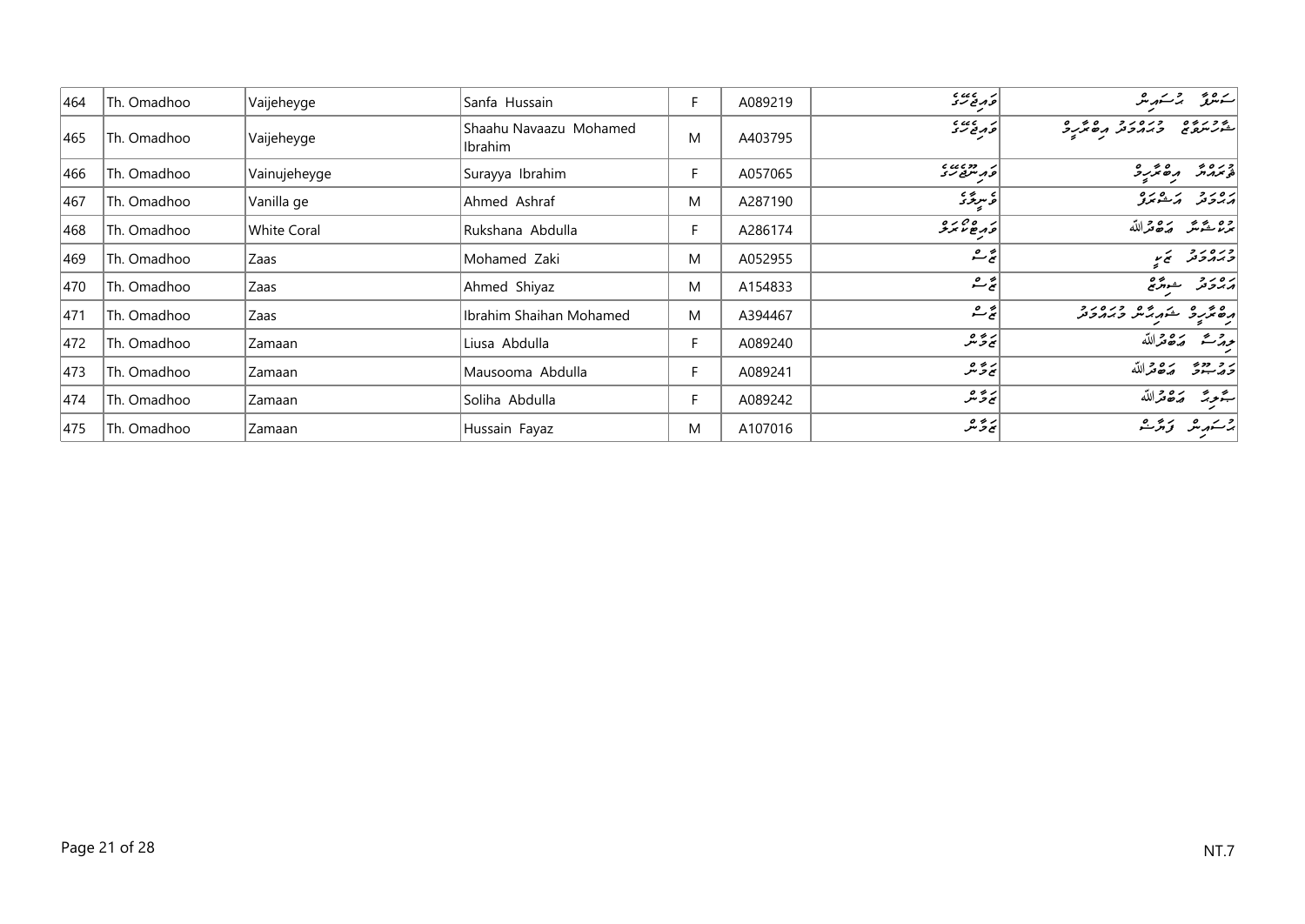## *w7qAn8m?sCw7mRo>u;wEw7mRw;sBo<*

| ' مرمر | 'يئرىثر: |
|--------|----------|
|        |          |
|        |          |
|        |          |

## *w7q9r@w7m>sCw7qHtFoFw7s;mAm=q7w7qHtFoFw7s;*

| ىر تە | $\mathcal{O} \times$<br>$\sim$ | $\sim$<br>. . | لترنثر |
|-------|--------------------------------|---------------|--------|
|       |                                |               |        |
|       |                                |               |        |
|       |                                |               |        |

| انترنثر: | $^{\circ}$ | يبرهر | $^{\circ}$<br>سرسر |
|----------|------------|-------|--------------------|
|          |            |       |                    |
|          |            |       |                    |
|          |            |       |                    |

| ' ئىرتىر: | سر سر |  |
|-----------|-------|--|
|           |       |  |
|           |       |  |
|           |       |  |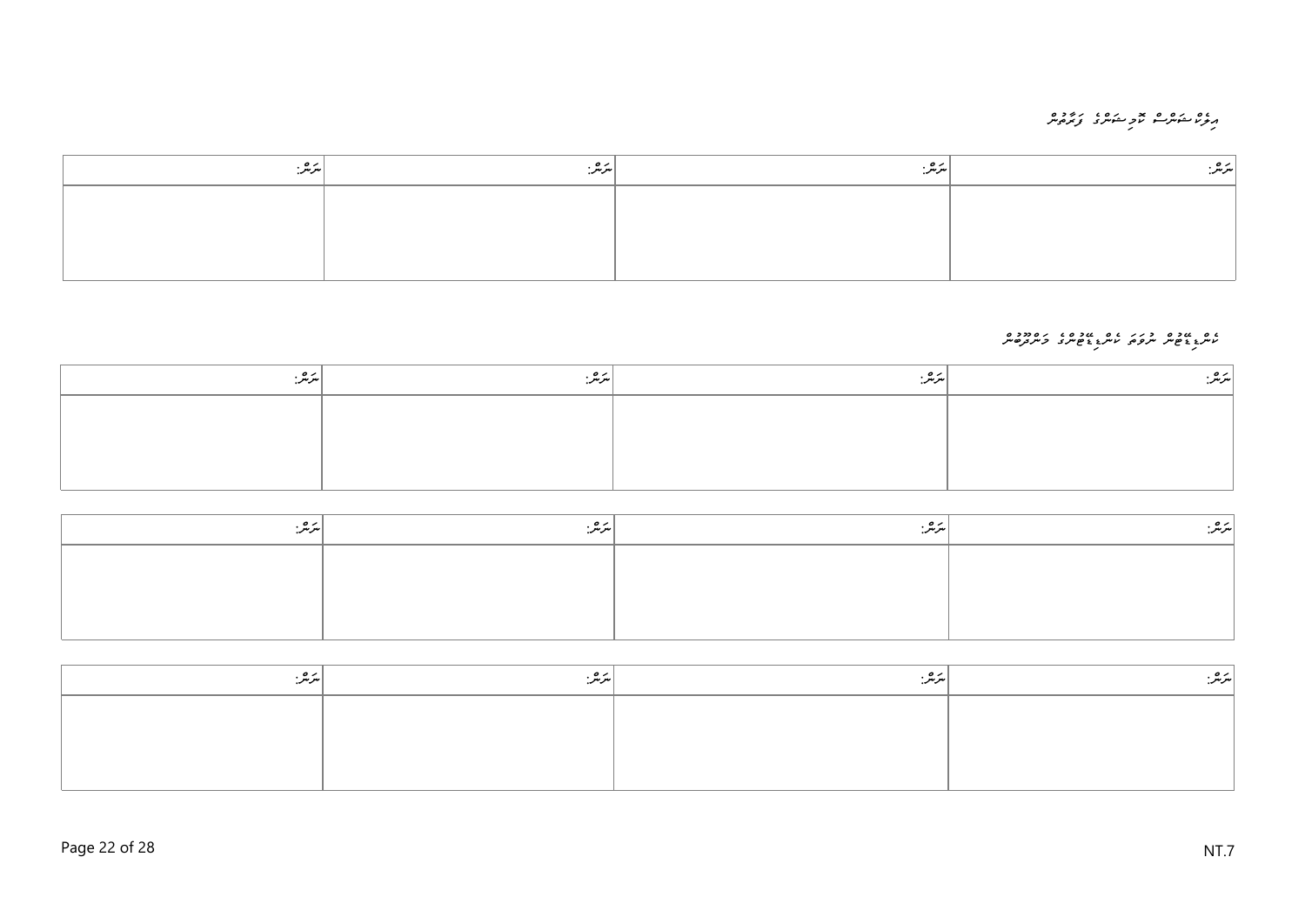| يره. | ο. | ا ير ه |  |
|------|----|--------|--|
|      |    |        |  |
|      |    |        |  |
|      |    |        |  |

| <sup>.</sup> سرسر. |  |
|--------------------|--|
|                    |  |
|                    |  |
|                    |  |

| ىئرىتر. | $\sim$ | ا بر هه. | لىرىش |
|---------|--------|----------|-------|
|         |        |          |       |
|         |        |          |       |
|         |        |          |       |

| 。<br>مرس. | $\overline{\phantom{a}}$<br>مر مىر | يتريثر |
|-----------|------------------------------------|--------|
|           |                                    |        |
|           |                                    |        |
|           |                                    |        |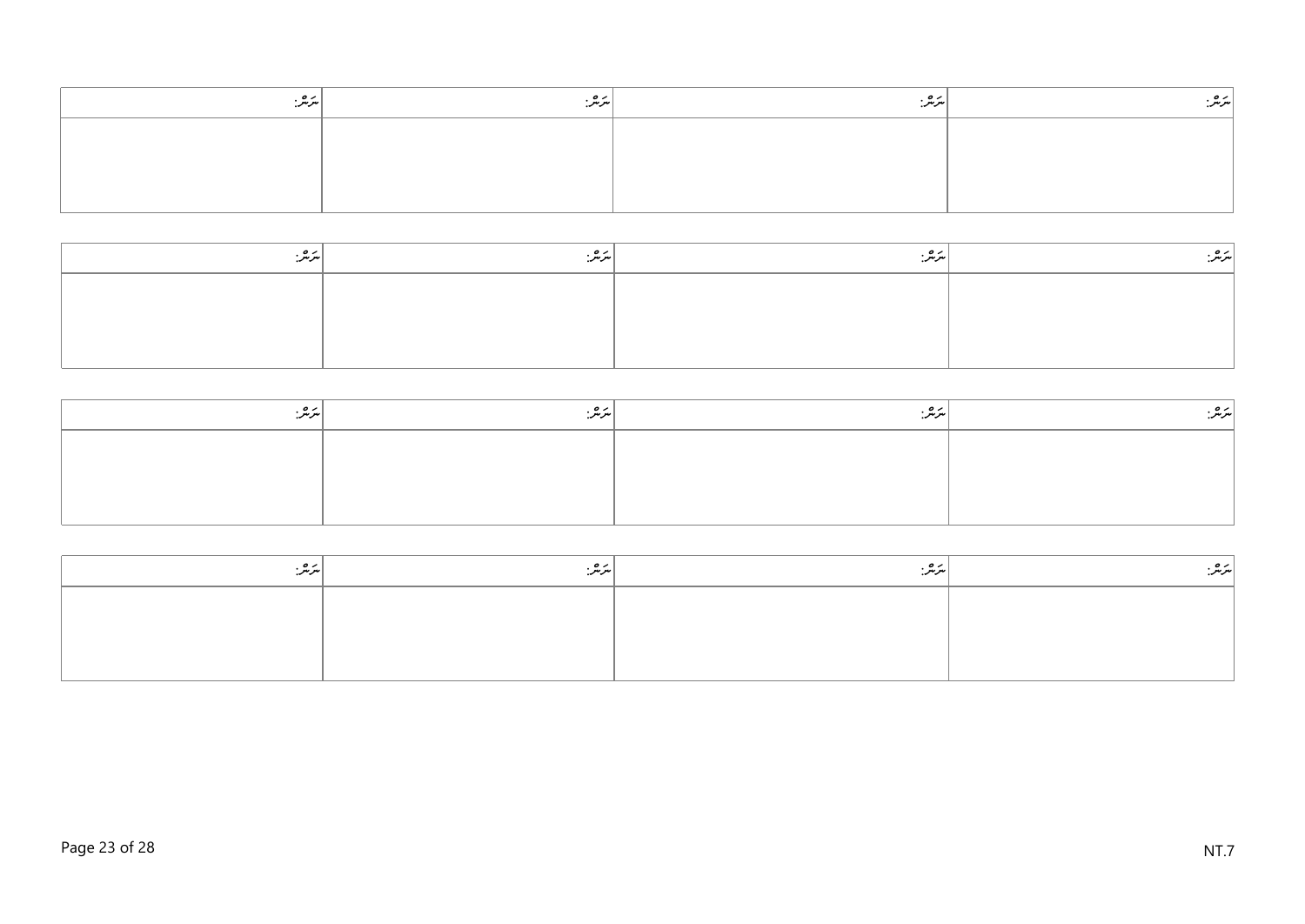| ير هو . | $\overline{\phantom{a}}$ | يرمر | اير هنه. |
|---------|--------------------------|------|----------|
|         |                          |      |          |
|         |                          |      |          |
|         |                          |      |          |

| ئىرتىر: | $\sim$<br>ا سرسر . | يئرمثر | o . |
|---------|--------------------|--------|-----|
|         |                    |        |     |
|         |                    |        |     |
|         |                    |        |     |

| انترنثر: | ر ه |  |
|----------|-----|--|
|          |     |  |
|          |     |  |
|          |     |  |

|  | . ه |
|--|-----|
|  |     |
|  |     |
|  |     |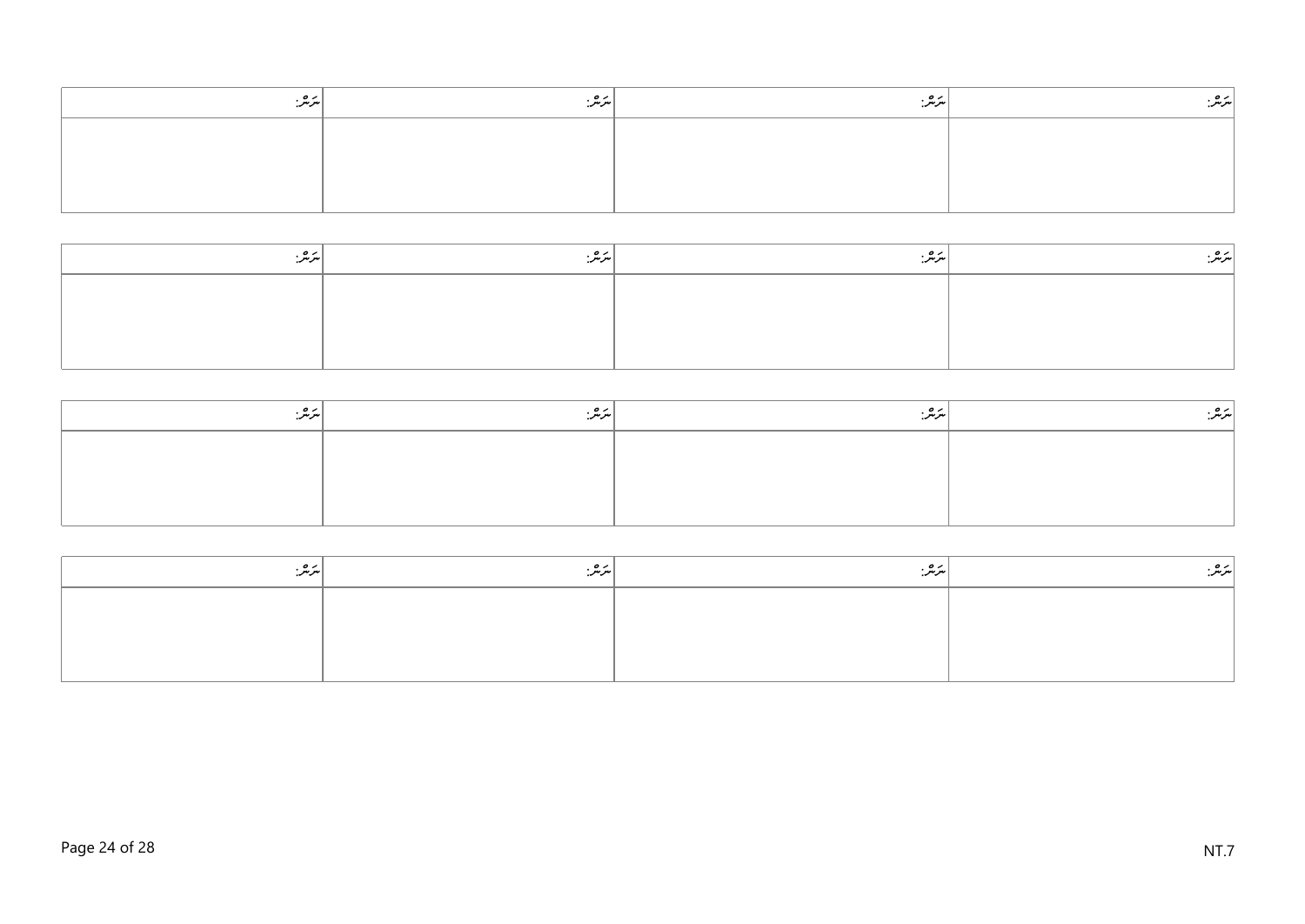| ير هو . | $\overline{\phantom{a}}$ | يرمر | اير هنه. |
|---------|--------------------------|------|----------|
|         |                          |      |          |
|         |                          |      |          |
|         |                          |      |          |

| ئىرتىر: | $\sim$<br>ا سرسر . | يئرمثر | o . |
|---------|--------------------|--------|-----|
|         |                    |        |     |
|         |                    |        |     |
|         |                    |        |     |

| انترنثر: | ر ه |  |
|----------|-----|--|
|          |     |  |
|          |     |  |
|          |     |  |

|  | . ه |
|--|-----|
|  |     |
|  |     |
|  |     |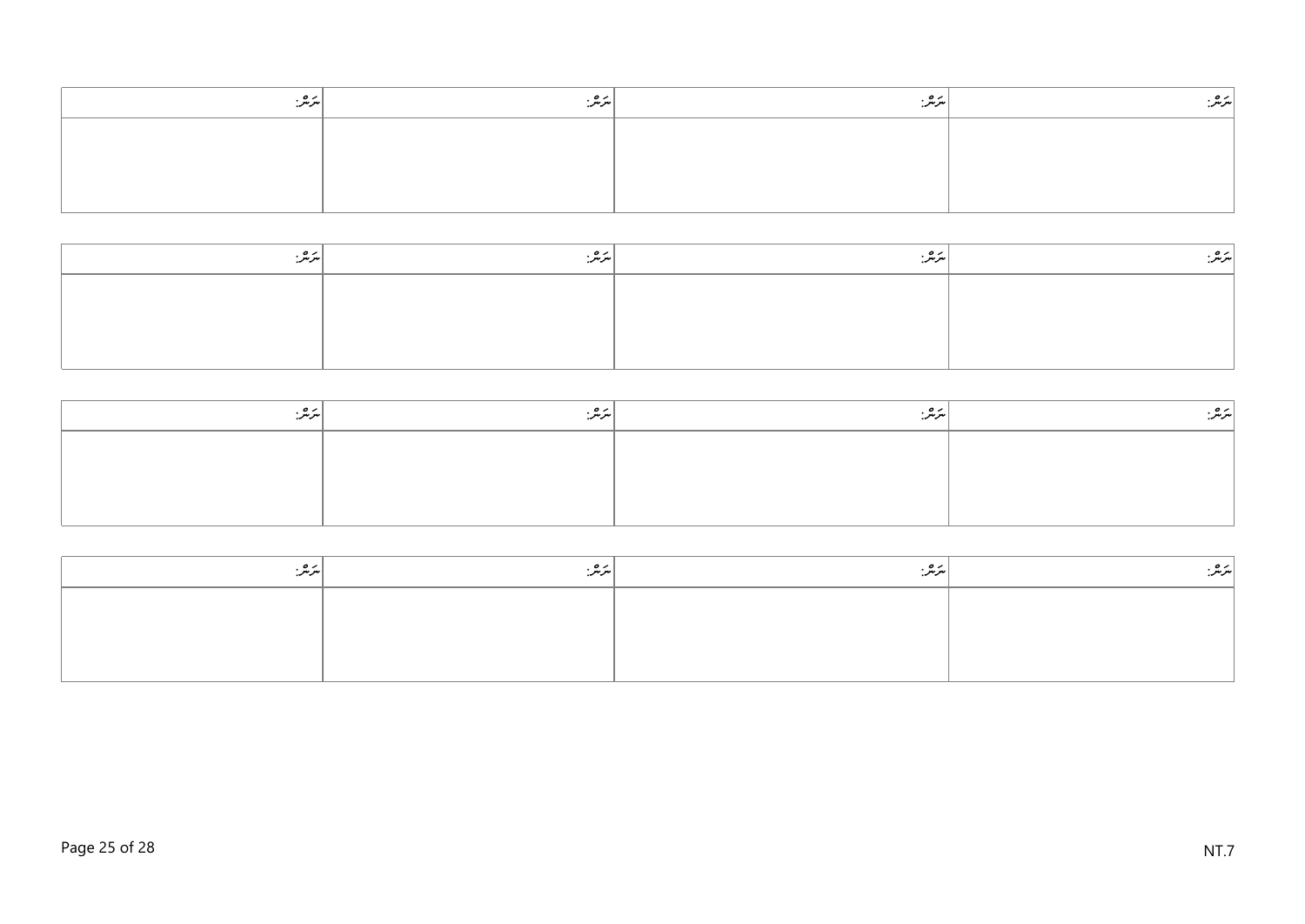| $\cdot$ | ο. | $\frac{\circ}{\cdot}$ | $\sim$<br>سرسر |
|---------|----|-----------------------|----------------|
|         |    |                       |                |
|         |    |                       |                |
|         |    |                       |                |

| يريثن | ' سرسر . |  |
|-------|----------|--|
|       |          |  |
|       |          |  |
|       |          |  |

| بر ه | 。 | $\sim$<br>َ سومس |  |
|------|---|------------------|--|
|      |   |                  |  |
|      |   |                  |  |
|      |   |                  |  |

| 。<br>. س | ىرىىر |  |
|----------|-------|--|
|          |       |  |
|          |       |  |
|          |       |  |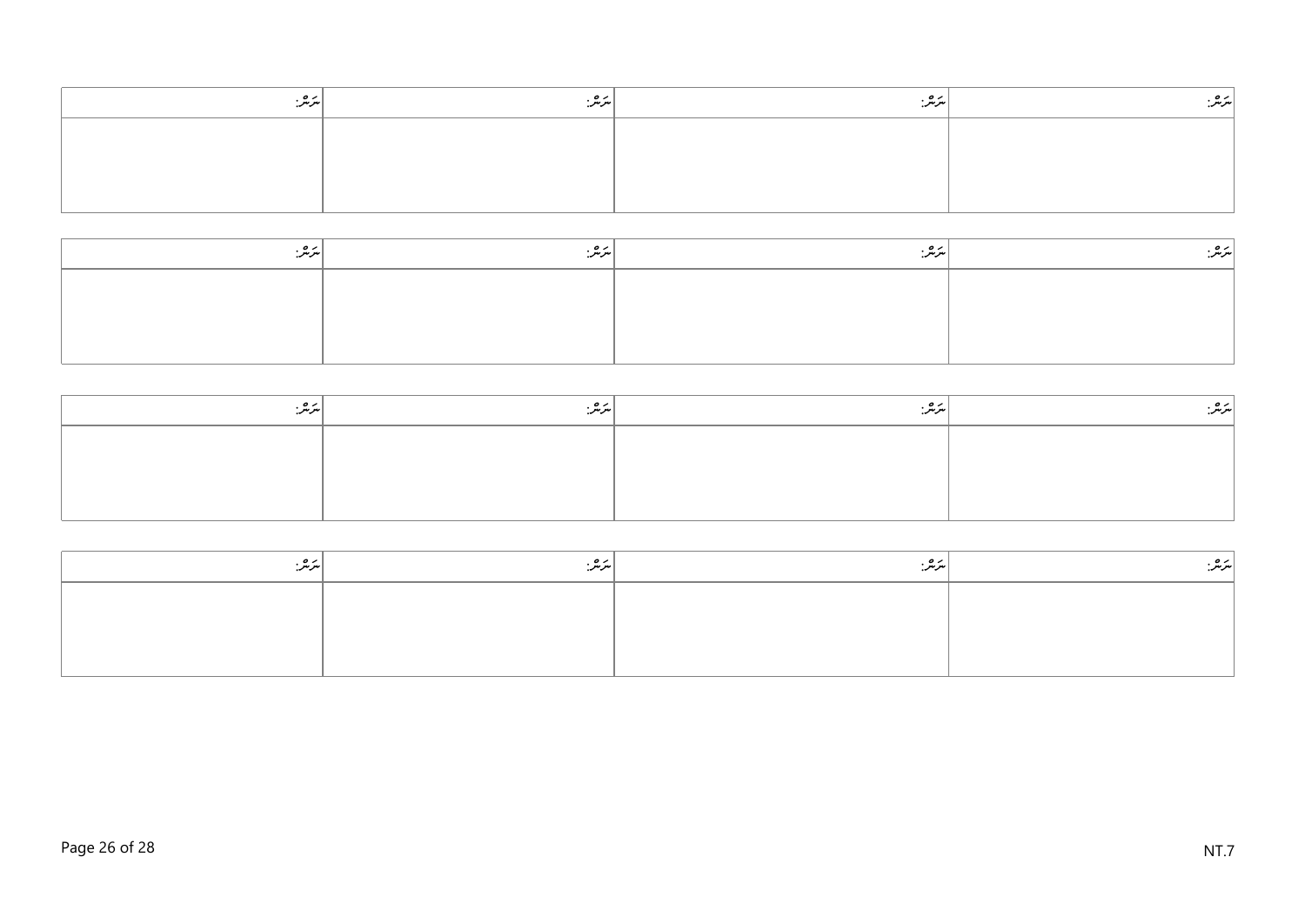| ير هو . | $\overline{\phantom{a}}$ | يرمر | لتزمثن |
|---------|--------------------------|------|--------|
|         |                          |      |        |
|         |                          |      |        |
|         |                          |      |        |

| ىر تىر: | $\circ$ $\sim$<br>" سرسر . | يبرحه | o . |
|---------|----------------------------|-------|-----|
|         |                            |       |     |
|         |                            |       |     |
|         |                            |       |     |

| نتزيتر به | 。 | 。<br>سرسر. | o <i>~</i> |
|-----------|---|------------|------------|
|           |   |            |            |
|           |   |            |            |
|           |   |            |            |

|  | . ه |
|--|-----|
|  |     |
|  |     |
|  |     |